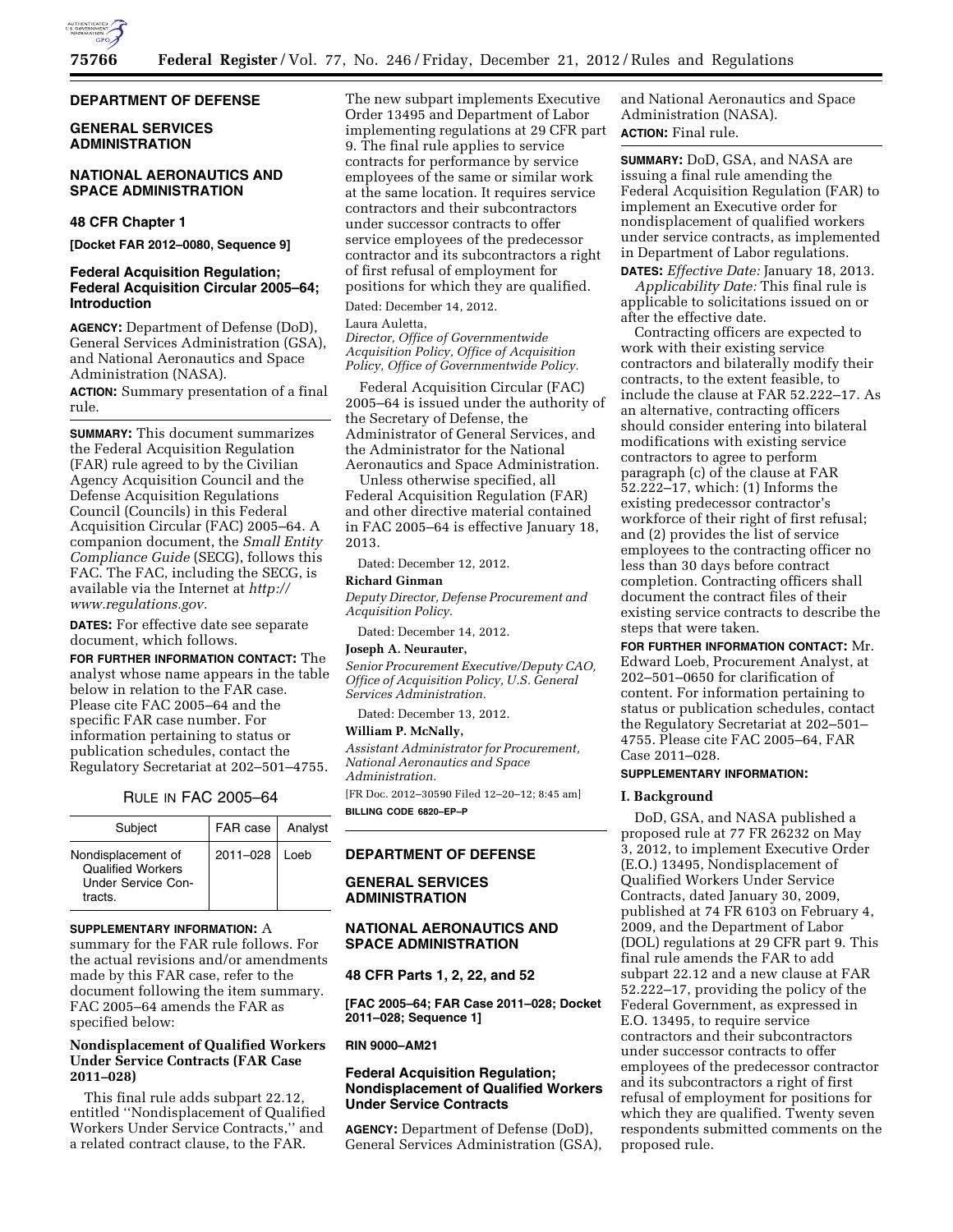On January 4, 2011, Public Law 111– 350 enacted a new codified version of Title 41 United States Code (U.S.C.), entitled "Public Contracts." The CAAC and DARC published a proposed rule on September 18, 2012, at 77 FR 57950 to update all references to Title 41 in the FAR to conform to the positive law codification. As part of these changes, the proposed rule would replace the term ''Service Contract Act'' with the term ''Service Contract Labor Standards statute'' (SCLS statute). If this change is adopted through that rulemaking, similar conforming changes in the use of terms will be made in the text to this final rule.

#### **II. Discussion and Analysis**

The Civilian Agency Acquisition Council and the Defense Acquisition Regulations Council (the Councils) reviewed the public comments in the development of the final rule. A discussion of the comments and the changes made to the proposed rule as a result of those comments are provided as follows:

## *A. Summary of Significant Changes*

• Revised FAR 22.1200, Scope of subpart, to make it clear that the DOL regulations (29 CFR part 9) implementing E.O. 13495 are applicable.

• Revised the policy, FAR 22.1202, to clarify the applicability of the subpart.

• Revised FAR 22.1203–3, Waiver, to require the approval of waivers by the agency Senior Procurement Executive, without power of redelegation.

• Added three subsections to FAR 22.1203 to address ''Method of job offer,'' ''Exceptions,'' and ''Reduced staffing.''

• Added cross-references throughout FAR subpart 22.12 to the applicable section of the DOL implementing regulations.

• For clarity, a definition of ''service employee'' was added, and the term ''service employee'' is used throughout the rule.

# *B. Analysis of Public Comments*

# 1. General Comments

*Comments:* Two respondents expressed support for the proposed rule and the underlying policy concerns it addresses, including minimizing the risk of disruption of services during transition between predecessor and successor contractors and efficiency through the employment of trained employees.

*Response:* Although no response is required, the FAR Council appreciates all comments.

*Comments:* A respondent questioned the need for this rule, stating that most contractors try to hire incumbents where it makes sense. This respondent also expressed concern that the proposed rule would interfere with the employer/employee relationship and convert covered contracts to personal services contracts.

*Response:* In accordance with E.O. 13495 section 6(b), the Federal Acquisition Regulatory Council (FAR Council) is required to issue regulations implementing the E.O. Based upon the statement that most contractors try to hire incumbents, it does not appear that this rule will disrupt current hiring practices. Regarding the concern that this rule will interfere with the employer/employee relationship and convert covered service contracts to personal services contracts, nothing in this rule establishes an employer/ employee relationship between the Government and a contractor's employees.

### 2. Out-of-Scope Comments

*Comments:* A respondent stated that evaluation criteria must focus on transition plans instead of staffing plans. Another respondent stated the belief that E.O. 13495 was short-sighted and that the Federal Government should not require the successor to hire predecessor contractor employees. The same respondent also stated that there are risks as well as rewards in hiring and training a workforce when competing for contracts. Another respondent questioned why the Government has no faith in open market efficiencies and why it is willing to exchange poor performance on contracts to provide longtime employment for poor job performers. Another respondent stated that the nondisplacement rule conflicts with the Service Contract Act (SCA) statute because the SCA does not authorize the FAR Council, the DOL, or the President to require successor contractors to hire predecessor contractor employees who are covered by the SCA. The same respondent stated that the rule does not provide evidence that its implementation will result in greater efficiencies in Federal procurement. This respondent felt that, because the rule conflicts with the SCA, it must be withdrawn in its entirety. One respondent expressed concern that, by requiring the successor contractor to hire the predecessor contractor's employees, the contracting officer would be dictating how contractors staff their contracts.

*Response:* The purpose of this rule is to implement E.O. 13495,

Nondisplacement of Qualified Workers Under Service Contracts and the DOL implementing regulations. Issues relating to the scope or coverage of either the E.O. or the DOL implementing regulations are outside the scope of this final rule.

*Comments:* One respondent asked the purpose of the rule. The respondent stated it would be more costly for successor contractors to train an entire workforce. The respondent asked whether the rule was intended to unionize everyone.

*Response:* The preamble of E.O. 13495 states that a carryover workforce ''provides the Federal Government the benefits of an experienced and trained work force.'' In cases where the agency believes that extensive training would be needed to learn new technology or processes that would not be required of a new workforce, the agency could consider waiving FAR subpart 22.12. (See 29 CFR 9.4(d)(4)(ii)(A)).

*Comments:* One respondent indicated that this rule would seem to favor timeand-material contracting instead of fixed-price contracting. The respondent indicates that in order to be most beneficial to the Government, vendors would need the ability to be creative and structure the approach in such a way that is flexible for technology changes and allows the vendor the best way to accomplish the objectives.

*Response:* The respondent's comment is outside the scope of this case. Nothing in this rule addresses or limits the type of contract to be used for service contracts.

*Comments:* A respondent recommended that the Councils consider possible privacy and liability implications.

*Response:* This comment is outside the scope of the FAR rule, as the FAR final rule is implementing the requirements of the E.O. and the DOL implementing regulations at 29 CFR part 9, which would have considered this issue (see 76 FR 53720 at 53731–53732).

### 3. Applicability

*Comments:* A respondent asked whether this rule will apply only to contracts covered by the SCA and whether professional services will be exempted. Another respondent stated that the proposed rule posed serious issues in contracting for information technology functions because of the need to be responsive to rapid changes in technology and opportunities for cost savings. A third respondent asked whether the rule would apply to competed task orders or to service contracts performed outside the United States.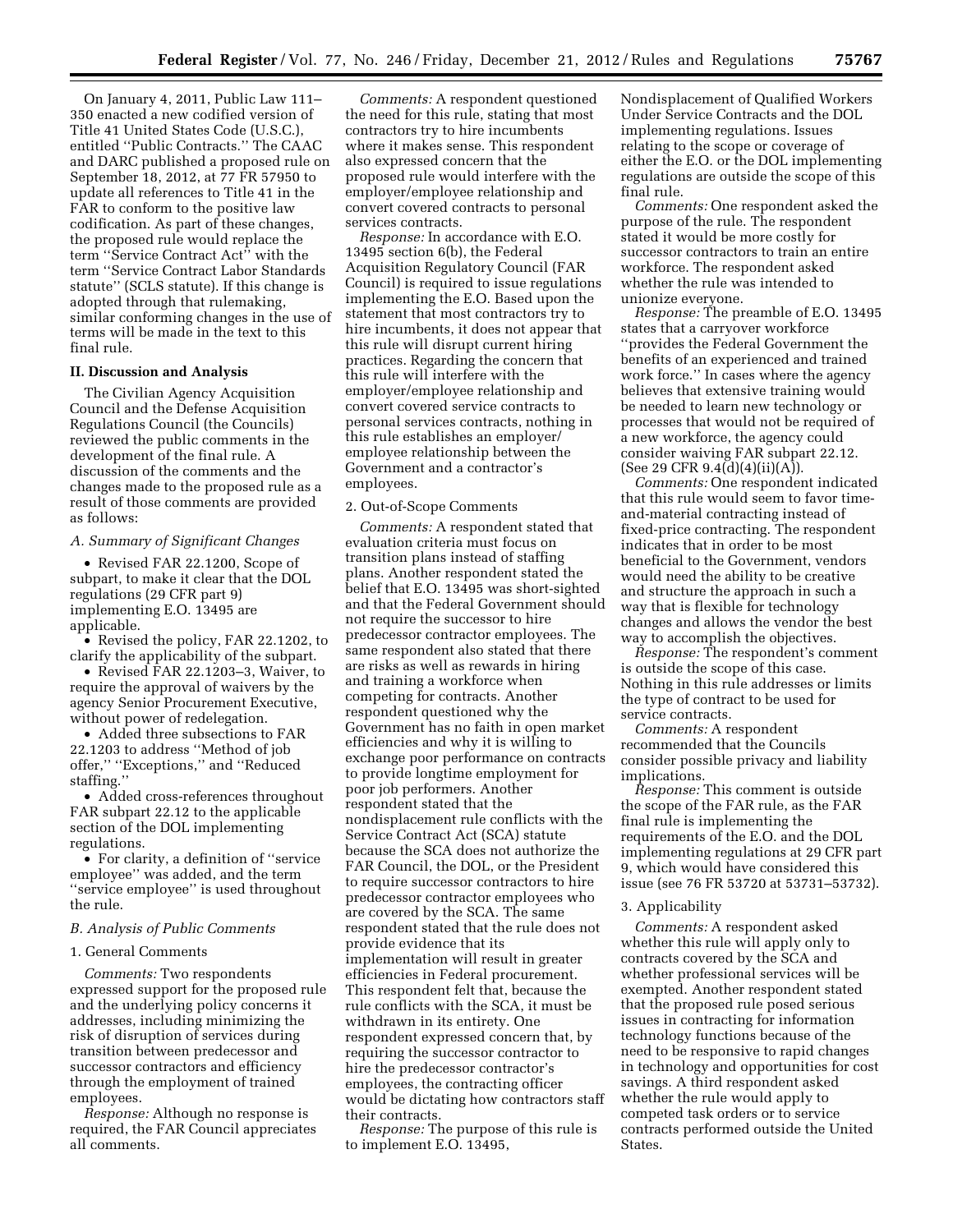*Response:* There appears to be a broad misunderstanding of the types of work that are exempt from the SCA. Professional services (including professional services for information technology) are exempt from applicability of FAR subpart 22.12 for the reasons that follow. Section 2 of E.O. 13495 defines ''employee'' to mean a ''service employee'' as defined in the SCA. The definition of ''service employee'' at 41 U.S.C. 6701(3) provides, in part, that it ''does not include an individual employed in a bona fide executive, administrative, or professional capacity, as those terms are defined in part 541 of title 29, Code of Federal Regulations.'' The regulation referenced, 29 CFR 541, entitled ''Defining and Delimiting the Exemptions for Executive Administrative, Professional, Computer, and Outside Sales Employees,'' refers to ''exempt professionals'' as those whose primary duty is the ''performance of work requiring knowledge of an advanced type in a field of science or learning customarily acquired by a prolonged course of specialized intellectual instruction or the performance of work requiring invention, imagination, originality or talent in a recognized field of artistic or creative endeavor'' (29 CFR 541.3(b)(4)).

FAR 22.1003–5, entitled ''Some examples of contracts covered,'' sets forth examples. One example of a contract covered by the SCA, at FAR 22.1003–5(k), is ''maintenance and repair of all types of equipment, for example, electronic, office, and related business and construction equipment.'' The definition of ''service employee'' addresses this concept. Therefore, FAR 22.001, in the proposed rule, moved the definition of ''service employee'' from 22.1001 to 22.001 so that it would apply to this rule.

The SCA applies to service contracts over \$2,500, the principal purpose of which is to furnish services in the United States through the use of service employees. FAR subpart 22.10, entitled ''Service Contract Act of 1965, as amended,'' defines the term ''Act or Service Contract Act''. The definition of "Service contract" is moved to FAR 22.001. Paragraph (c)(1)(ii) of the clause at FAR 52.222–17 does not give a right of first refusal to ''any service employee(s) of the predecessor contractor who are not service employees within the meaning of the Service Contract Act, 41 U.S.C. 6701(3).''

The term ''United States,'' for purposes of the implementation of E.O. 13495, is defined at FAR 22.1201. The rule does not apply to service contracts that are performed entirely outside the United States.

If the clause is in the basic contract, then the clause applies to task orders issued under the contract to which the SCA applies. The exemptions to the SCA are listed at FAR 22.1003–3.

*Comments:* One respondent indicated that the FAR rule did not incorporate many of the provisions in the DOL rule. The respondent also indicated that the FAR rule differs from the DOL rule in many ways but fails to provide clear guidance as to the extent to which both sets of rules may be applicable. The respondent indicated that, for each provision in the DOL rule that is neither repeated nor cross-referenced, the FAR final rule should expressly state that the proposed rule does not incorporate the relevant DOL provision so contractors have clear direction on their obligations.

*Response:* The final rule has been revised to include guidance incorporating the DOL rule and adding cross-references throughout the FAR coverage where appropriate. The FAR and the DOL rule are consistent, and the changes noted above should eliminate any questions.

*Comments:* A respondent expressed a concern that the rule would hinder competition because it would be difficult for competitors to get commitments from individuals to fill key personnel positions when they can be displaced by the incumbent personnel. This concern was echoed by another respondent, who felt that, if the Government were to require key staff resumes, then, the Government would also have to provide information regarding the key incumbent personnel the Government expects the successor contractor to hire. Other respondents stated that the rule will create disincentives for a firm to compete on a competitive project because the firm will not be able to employ its own staff and/or will have to make the case for not retaining incumbent staff.

*Response:* If the key person position is covered by the SCA, then a qualified employee of the predecessor contractor must be given the right of first refusal.

With regard to decreased competition, this rule could be one factor for a contractor to consider when deciding whether to participate in the Government market. The rule is unlikely to have a significant effect on competition.

*Comments:* A respondent stated that the solicitation must provide direct labor information (salaries and benefits) for every labor category; otherwise, the respondent felt, the incumbent (predecessor) contractor would have an unfair competitive advantage. Another

respondent expressed a similar concern: Given that ''only the incumbent contractor knows the qualifications and realistic costs of the affected personnel, how can any other offeror submit an adequate bid and the Government perform a realistic analysis of the bid when a portion of the proposal cannot be accurately determined until after contract award?'' This respondent was concerned that the right of first refusal would jeopardize a potential offeror's ingenuity in proposing a technical approach or solution based on limitations of the existing workforce. Further, a third respondent believed that offerors might tailor their personnel requirements to what was currently being done under the incumbent contract instead of proposing a more efficient solution. Another respondent expressed concern that the rule would limit offerors' ability to craft innovative solutions to Government requirements.

*Response:* Under the SCA, the successor contractor must pay the wage rates and fringe benefits found by the DOL to prevail in the locality, unless the predecessor contractor is operating under a collective bargaining agreement. In the latter case, the successor contractor must pay wages and fringe benefits specified in the collective bargaining agreement (see FAR 22.1002 and 29 CFR 4.53), which would be an attachment to the solicitation.

Each offeror must propose an efficient method of performing the required work as that offeror understands the statement of work. The proposed rule made clear, at paragraph (b) of the clause at FAR 52.222–17, that the predecessor employees are offered a right of first refusal only for positions for which they are qualified; and the successor contractor and its subcontractors may employ fewer employees than did the predecessor contractor. The rule does not limit the technical solutions that may be proposed to meet Government requirements. It only implements the requirement to provide a right of first refusal to service contract employees of predecessor contractors in accordance with the regulations promulgated in this final rule and the DOL regulations set forth at 29 CFR part 9.

*Comments:* A respondent stated that the ''same location'' limitation on applicability of FAR subpart 22.12 was not clear. The respondent asked whether it meant the same building, base, city, county, command, or something else. The respondent noted that many indefinite delivery/indefinite quantity contracts require services in a wide geographic area and questioned whether, in the Washington, DC, area,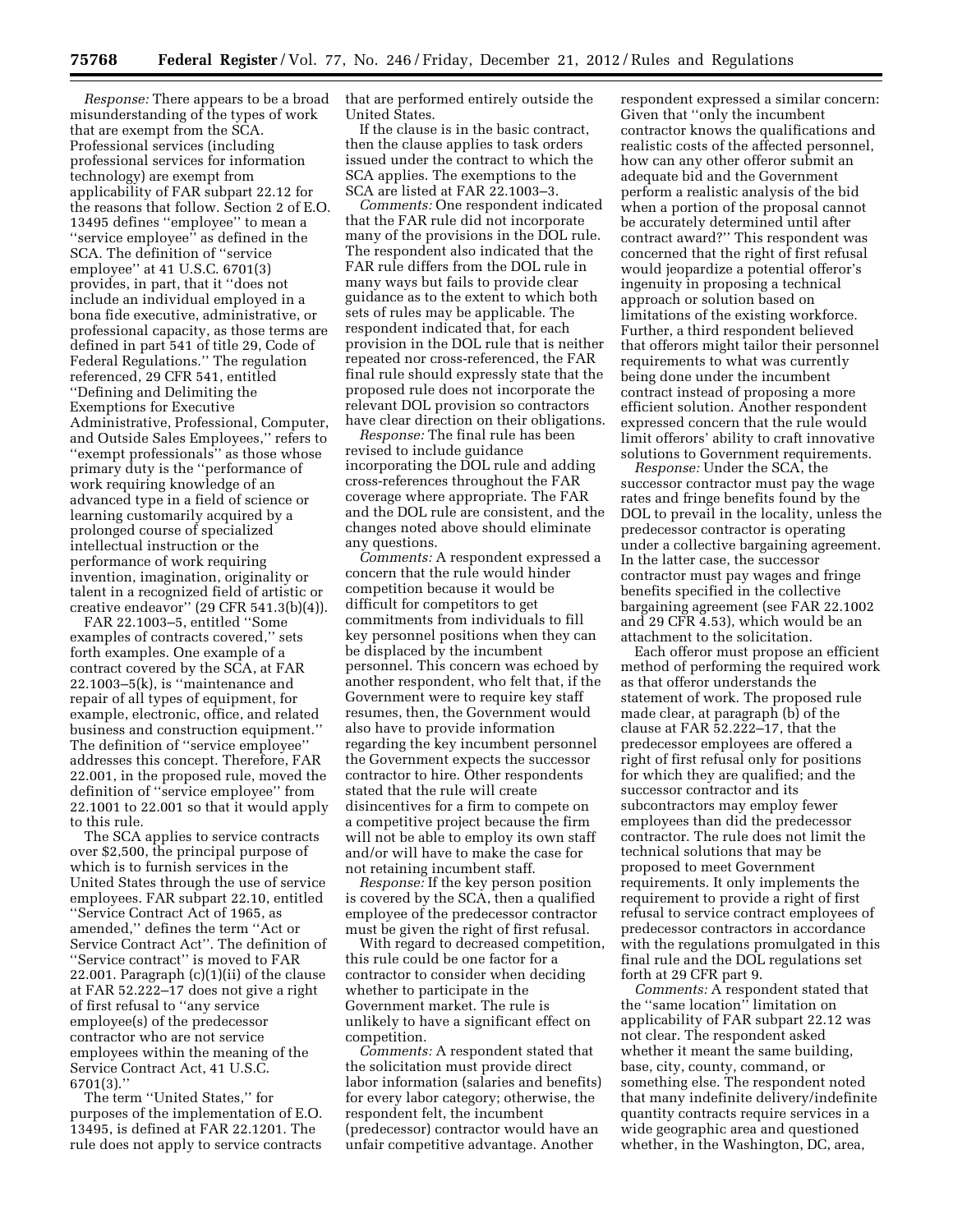services to be performed at Fort Myer or the Navy Yard would be considered the same location.

*Response:* Chapter 67, entitled ''Service Contract Labor Standards,'' of Title 41, United States Code, does not define ''same location.'' As a general matter, what constitutes the ''same location'' in this context will depend upon the geographic area in which performance under the predecessor and successor contracts occur. The determination of whether the predecessor and successor contract involve services at the ''same location'' may be resolved by reference to what the statement of work, or any similar contract provision (such as a statement of objectives) specified.

*Comments:* One respondent asked how ''similar'' will be defined in ''same or similar'' services. Another respondent asked how much variation in locations of performance would be permissible while claiming that a successor contract was for the same or similar job.

*Response:* 29 CFR 9.2 defines ''same or similar service'' to mean ''a service that is either identical to or has one or more characteristics that are alike in substance to a service performed at the same location on a contract that is being replaced by the Federal Government or a contractor on a Federal service contract.''

*Comments:* A respondent noted that the proposed rule is silent on part-time or shared positions and asked whether such individuals must receive a bona fide offer of full time employment, given that they may be qualified to perform many other jobs.

*Response:* The DOL notes that ''the Fair Labor Standards Act \* \* \* does not define part-time or full-time employment; rather, this is generally a matter of agreement between the employer and the employee.'' (See *[www.dol.gov/dol/topic/workhours/full](http://www.dol.gov/dol/topic/workhours/full-time.htm)[time.htm](http://www.dol.gov/dol/topic/workhours/full-time.htm)*). This is addressed at paragraph (a)(2) of 29 CFR 4.165, which states that the SCA ''makes no distinction, with respect to its compensation provisions, between temporary, part-time, and full-time employees, and the wage and fringe benefit determinations apply, in the absence of an express limitation, equally to all such service employees engaged in work subject to the Act's provisions.'' Therefore, the FAR does not provide an alternate definition of the term. If an individual is employed part-time by a predecessor, then the successor contractor must give that individual a right of first refusal. However, if the successor contractor needs that position to be full-time or part-time, the

contractor can make that a requirement for hiring.

*Comments:* A respondent noted that the DOL regulations expressly acknowledge that an offer by a successor contractor that contains different terms and conditions of employment is considered a bona fide offer and stated that no such provision was included in the proposed FAR rule.

*Response:* The final rule adds a subsection to FAR 22.1203–4 entitled ''Method of job offer.'' This subsection includes the elements required for a job offer to be considered ''bona fide.''

*Comments:* A respondent suggested that the final rule would benefit if it provided additional guidance for contracting officers and contractors to better define when the rule is applicable. The respondent proposed the addition of some examples to assist interpretation of its applicability. Another respondent echoed the same comment.

*Response:* Examples of the applicability of the SCA are included at FAR 22.1003–5, ''Some examples of contracts covered.'' In addition, a specific reference to the DOL final rule (29 CFR part 9) is added at FAR 22.1200, Scope of Subpart, and crossreferences have been added where appropriate throughout the final rule.

*Comments:* A respondent stated that the proposed rule imposed such significant changes in business practices for both predecessor and successor contractors that the rule should be applied only to new contracts that are first solicited after the effective date of the FAR rule and DOL's rule. The respondent stated that this would be appropriate for two reasons: (1) The FAR rule does not provide for agencies' waiving nondisplacement requirements for existing contracts; and (2) contractors with existing contracts should not be required to prepare for the imposition of the requirements in the middle of contract performance at some unknown future date. Yet, a second respondent stated that the final rule must ensure that no service contractor ''be permitted to not give employees notice of their right to continued employment with the successor contractor.''

*Response:* The preamble to this final rule includes a section entitled ''Applicability,'' which invokes the standard applicability rules at FAR 1.108(d). The rule will not be applied retroactively unless there is a bilateral modification to the contract with consideration. In addition, this section of the preamble provides that contracting officers are expected to work with their existing service contractors

and bilaterally modify their contracts, to the extent feasible to ensure that successor contractors under new solicitations will receive the required written notice and ensure contracting officers (and, hence, successor contractors) receive the employee list in sufficient time to ensure continuity of service. Specifically, under this rule, the predecessor contractor must provide a notice 30 days before the end of the contract. However, predecessor contractors performing at Federal facilities will already be operating under the existing notification clause set forth at FAR 52.222–41(n), under the SCA, which only requires a 10-day notice. While some have recommended that the rule be relaxed during the interim period, DOL explained in the preamble to its final rule that waiving the predecessor employees' right of first refusal of employment is not consistent with the E.O., and DOL is not authorized under the E.O. to provide such relief in any event.

*Comments:* A respondent was concerned that the FAR rule creates a protest risk by the predecessor contractor, as it may not want its employees to work for its competitor.

*Response:* For existing contracts, the predecessor contractor is required by paragraph (n) of the clause at FAR 52.222–41, Service Contract Act of 1965, to provide to the contracting officer a certified list, not less than 10 days prior to completion of any contract at a Federal facility, of the names of all service employees on the contractor's or its subcontractors' payroll during the last month of contract performance. This list must contain the anniversary dates of employment on the contract. This final rule requires, at paragraph  $(d)(1)$  of the clause at FAR 52.222–17, for the contractor to furnish the list, including anniversary dates, not less than 30 days prior to completion of performance under the predecessor contract. Furnishing the list is a contractual requirement for predecessor contractors, and the rules for the successor contractor to make job offers are similarly included in the contract. Therefore, there is little or no risk of a non-frivolous protest.

# 4. Exemptions and HUBZone Considerations

*Comments:* Three comments were received concerning the policy statement and clause relating to the interaction of E.O. 13495 and other E.O.s or laws, such as the HUBZone provisions of the Small Business Act. One respondent stated that the rule did not consider the effect of E.O. 13495 on HUBZone small business concerns and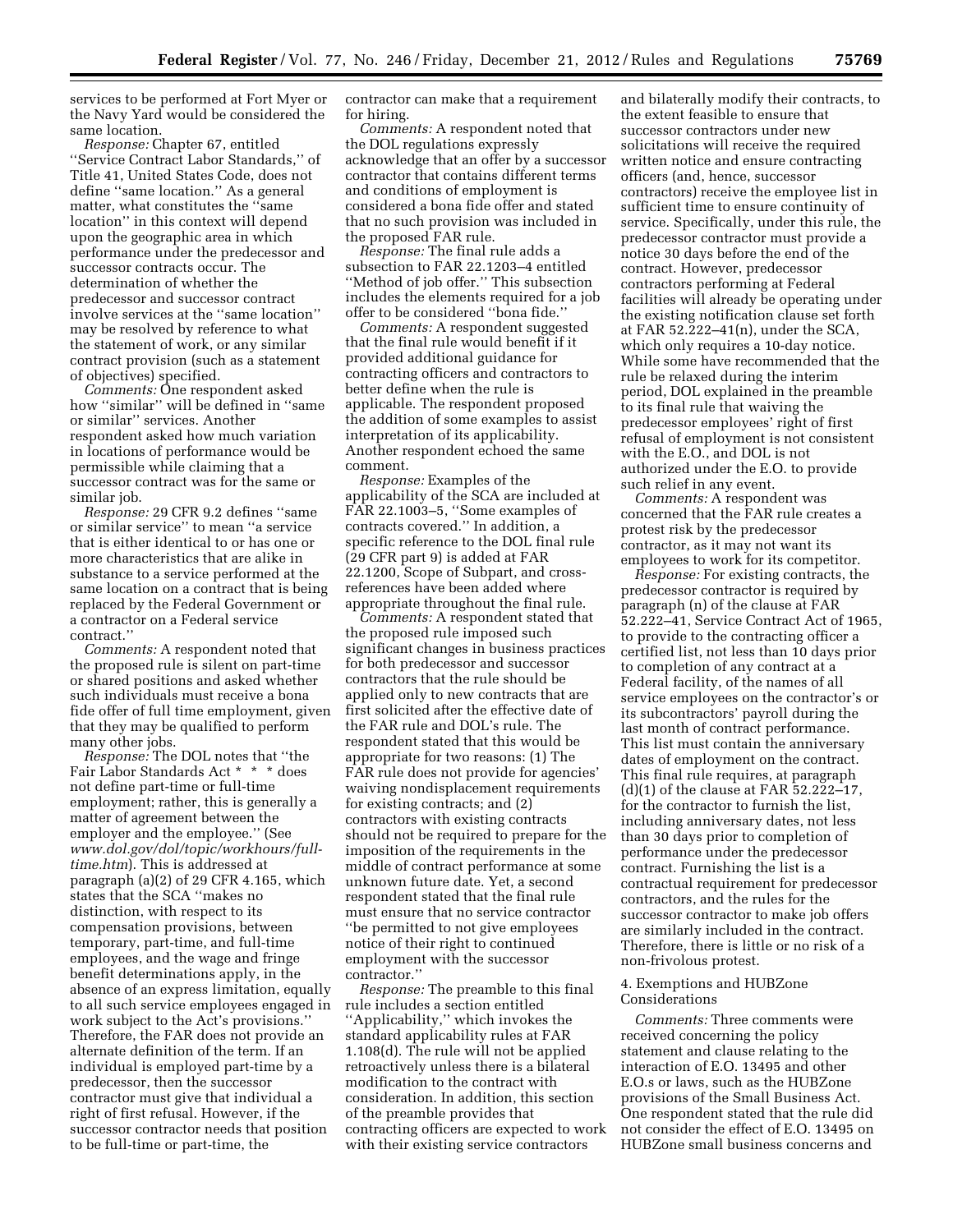the ability to meet the HUBZone program's residency requirements, while another respondent wanted to emphasize the importance of excluding HUBZone small businesses from this rule. A third respondent thought that the rule should incorporate express guidance on how to comply with the nondisplacement obligations, while at the same time complying with a potentially conflicting law. This respondent believed the rule should incorporate an example into the rule, such as the one set forth in the preamble of the DOL regulation for HUBZone small business concerns.

*Response:* The proposed rule considered the effect E.O. 13495 may have on HUBZone small business concerns. Specifically, the rule set forth a policy statement and a paragraph in the contract clause, which state that nothing in E.O. 13495 can be construed to permit a contractor or subcontractor to fail to comply with any provision of other E.O. or law. This would include a HUBZone small business concern's compliance with the HUBZone provisions of the Small Business Act and any contractor's or subcontractor's compliance with E.O. 11246 (Equal Employment Opportunity) or the Vietnam Era Veterans' Readjustment Assistance Act of 1974. Therefore, HUBZone small business concerns are not exempt from the E.O.; instead, the policy statement and clause explain that HUBZone small business concerns must try to meet the E.O.'s requirements in tandem with the HUBZone program's requirements. (See 76 FR 53720 at page 53723).

*Comments:* One respondent stated that it was pleased the rule excluded service contracts and subcontracts awarded through the AbilityOne Program, which is administered by The Committee for Purchase From People Who Are Blind or Severely Disabled. *Response:* Noted.

5. Predecessor's List of Qualified

Employees

*Comments:* One respondent requested clarification for situations where the predecessor contract is split into more than one follow-on contract action. In this case, the respondent questioned whether the incumbent (predecessor) contractor would provide the agency only one list of covered employees or would be required to provide a list of covered employees for each of the follow-on contract actions.

*Response:* As stated in FAR 22.1204(a), the predecessor contractor is required to furnish the contracting officer a list of all service employees under the predecessor contract and its

subcontracts. In FAR 22.1204(b), the contracting officer is responsible for providing the list to the successor contractor. In the respondent's scenario, where there is more than one successor contractor, then the contracting officer, not the predecessor contractor, would be responsible for providing the list to the successor contractors. Without regard to the number of successor contracts, there is no obligation for all of the predecessor's employees to get a job offer if the number of job openings on the successor contract(s) is lower than the number of qualified predecessor employees. However, if an employee of the predecessor contractor thinks that he/she has not been offered a job and should have been offered a job, the employee may file a complaint with the Wage and Hour Division of the DOL within 120 days of the first date of contract performance (see 29 CFR 9.21).

*Comments:* One respondent noted that FAR 52.222–41(n) requires the contractor to submit a list of the names of all service employees and their anniversary dates of employment and that the proposed change at FAR 22.1204 requires no additional information. The respondent asked how the successor contractor would be able to contact these employees to offer employment when there is no information on how to contact the employees, what jobs these individuals held or were qualified for, or the individual's qualifications or work experience.

*Response:* The lists are not required to include contact information. The DOL rule (29 CFR part 9) did not add a requirement for the predecessor contractor to provide contact information, and, if the predecessor contractor does not voluntarily provide contact information, then the successor contractor will still be required to reach out to those employees (see 29 CFR 9.12(a)(2) and 76 FR 53720 at 53734) (*e.g.,* posting notices of job fairs or holding a session with current employees).

*Comments:* One respondent recommended sanctions against predecessor contractors that do not submit the certified list of employees within the required timeframe. Specifically, the respondent recommended the final rule include language allowing contracting officers to submit a negative performance review in the Federal Awardee Performance Integrity Information System (FAPIIS) or the Contractor Performance Assessment Reporting System (CPARS).

*Response:* FAPIIS is intended to track information regarding criminal, civil, or administrative proceedings in

connection with the award or performance of a Government contract; it is not appropriate for information regarding failure to meet a contract requirement. CPARS is the appropriate venue for contractor performance information. While contracting officers may choose to note the predecessor contractor's failure to provide the required list in a timely manner in CPARS, it is not necessary to remind contracting officers of each circumstance where non-performance may be reported in CPARS. FAR 22.1206(c) provides that the Government may suspend contract payments until the list is provided.

*Comments:* A respondent suggested that the successor contractor should be required to offer employment to predecessor contractor employees who have worked on the predecessor contract for at least six months.

*Response:* The DOL examined this same comment prior to publishing its final rule and stated that ''the Department does not agree that \* \* \* predecessor contractors will be encouraged to 'dump' unsuitable employees onto expiring contracts.'' Lengthening the period of employment with the predecessor contractor would not address the concern that the predecessor contractor may retain some of its most qualified workforce (76 FR 53720 at page 53738).

*Comments:* One respondent stated it is unclear in FAR 52.222–17(d)(2) and (e)(2) who is responsible for providing the predecessor contractor's list of employees to ''employees and their representatives.''

*Response:* FAR 52.222–17(d)(2) and (e)(2) are revised in the final rule to match FAR 22.1204(b) and read as follows: ''(2) Immediately upon receipt of the certified service employee list but not before contract award, the contracting officer shall provide the certified service employee list to the successor contractor, and, if requested, to employees of the predecessor contractor or subcontractors or their authorized representatives.''

*Comments:* Two respondents requested clarification with respect to the timing of required notices when the successor contractor will begin performance before the predecessor's contract ends, *e.g.,* when there is a phase-in period.

*Response:* The timing of the lists is mandated by the DOL and implemented at FAR 52.222–41(n) and the final rule at FAR 52.222–17(d)(1).

*Comments:* One respondent reiterated the requirement to submit an updated list ''not less than 10 days before completion of services on the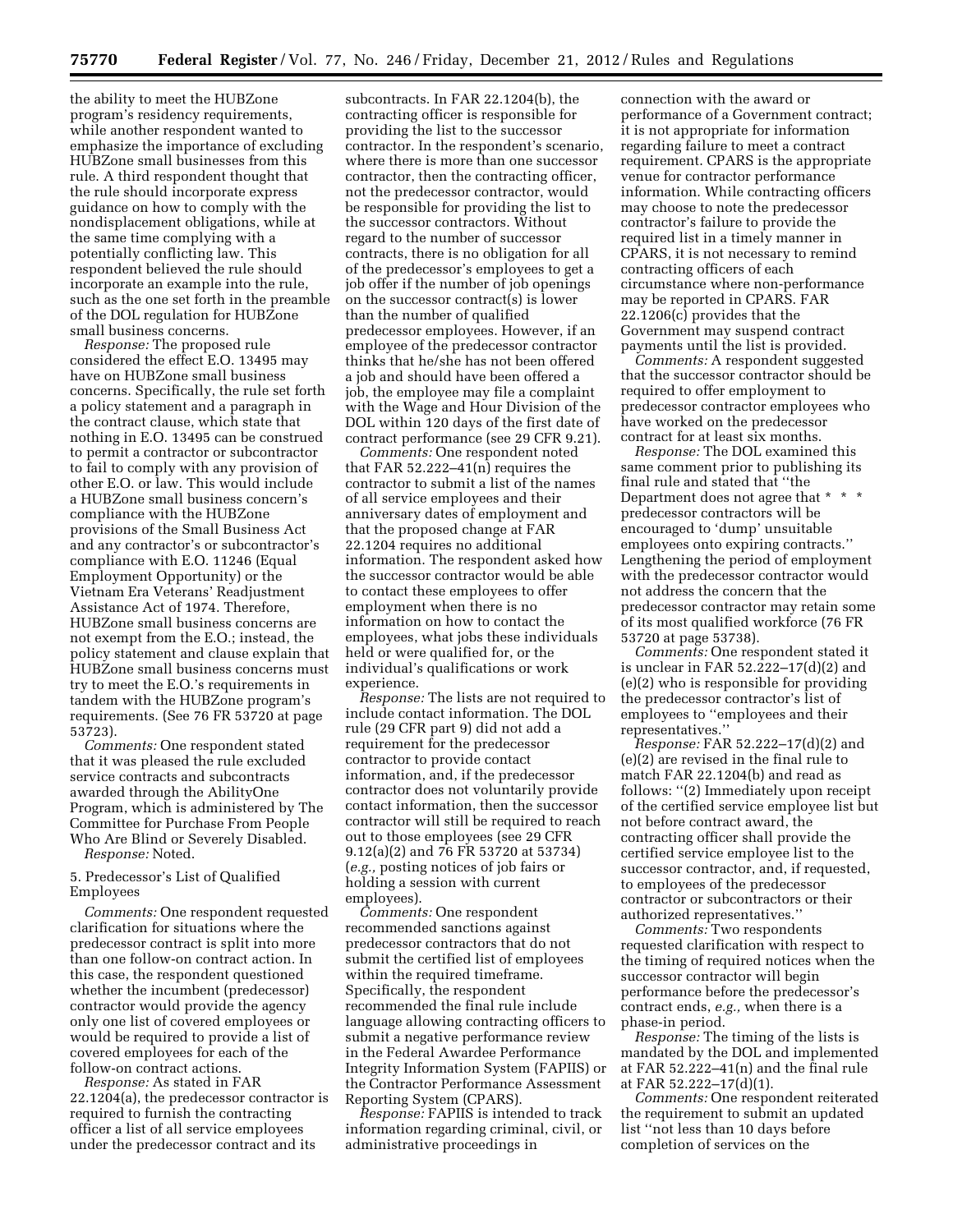contractor'' and stated that this timeframe is inadequate for the successor contractors to inform, interview, and evaluate displaced workers prior to commencement of the contract. Another respondent asked that the rule be amended to require the incumbent (predecessor) contractor to identify its qualified service employees earlier in the procurement process. A third respondent requested that, when there is a protest of the successor contract, then an additional time period should be added to FAR 22.1204(b) to ensure that no potential source selection sensitive data is released prior to clearing all potential protest periods.

*Response:* Under the final rule, the ten-day notification will apply only in cases where the predecessor contractor has assigned employees to, or removed employees from, the contract after the 30-day notice has been submitted to the contracting officer. The predecessor contractor is not precluded from providing a list prior to the 30-day requirement in the final rule. The contract clause requires that the predecessor contractor must provide the list not less than 30 days prior to the end of contract performance. The DOL rule does not provide for additional time to provide the list for any reason.

*Comments:* One respondent asked how the contracting officer will know if the predecessor contractor is actually terminating the employment of the listed employees when the contract ends. In some cases, these employees may move to another job with the same contractor.

*Response:* As stated at 29 CFR 9.12(c), the successor contractor is required to presume that all employees hired to work on the predecessor contract: (1) Will be terminated, (2) are service employees, and (3) performed suitable work under the contract. Once contacted by the successor contractor, employees on the list are free to accept or decline the offer of employment.

## 6. Predecessor's Written Notice to Employees

*Comments:* A respondent asked how Government contracting officers can enforce the requirement for the predecessor contractor to provide written notice to its employees of their possible right to an offer of employment with the successor contractor when there is no longer any contractual agreement between the predecessor contractor and the Government.

*Response:* Contracting officers may document the predecessor contractor's failure to provide the required notice to employees as an issue in a past performance evaluation. Completed past

performance evaluations are made available to source selection officials evaluating offers for new contract awards. In addition, the contracting officer may suspend payments to the contractor until it complies with all contractual requirements. Further, in the case of willful or aggravated violations, then the contracting officer may refer the contractor to DOL or to the agency suspension and debarment official.

## 7. Which Employees Are Qualified

*Comments:* Several respondents asked how the successor contractor could determine all the positions that the current employee was qualified to perform. The seniority list only provides very limited information.

*Response:* The FAR and the DOL rule allow the contractor to ask for information about employee qualifications. See 29 CFR 9.12(b)(4), which requires a successor contractor to base its decision regarding an employee's qualifications on credible information provided by a knowledgeable source such as the predecessor contractor, the local supervisor, the employee, or the contracting agency. If the issue is unsuitable performance by a particular employee, the credible information must be in writing (29 CFR  $9.12(c)(4)(ii)(A)$ . In its final rule preamble, the DOL explained that it would not require the list of employees to identify the relevant labor category, job duties, and current contact information, as the employee list is already a requirement of Federal service contractors under the SCA (see 76 FR 53720 at page 53739).

*Comments:* One respondent asked how the determination was to be made of which employees were qualified. According to the respondent, it was unclear whether this was to be determined by the predecessor contractor or, instead, anyone employed in the position during the last month of the contract was qualified.

*Response:* The FAR proposed rule preamble incorrectly referred to the list of employees as a list of qualified employees (see 77 FR 26234 in section E). The predecessor contractor does not determine whether the employee is qualified when the predecessor contractor makes the list. The successor contractor determines to which employees it will offer employment, based on the rule's requirements.

*Comments:* The proposed rule, at FAR 22.1202(a), stated that employees have a right of refusal for positions for which he/she is qualified. A respondent asked how the successor contractor should

determine who has priority for that position, *e.g.,* should this be done by seniority, where the most senior employee would have first choice of every position until accepting one, or should the more qualified employee be given the first choice. The respondent wanted to know if it would matter if the successor contractor was unionized.

*Response:* Executive Order 13495 does not mention seniority as a factor in offering a right of first refusal to employment. Therefore, the successor contractor will determine the order in which employees will be offered employment. Regardless of whether the successor contractor is unionized, the successor contractor determines which employees will be offered employment.

*Comments:* A respondent stated that offerors would have a hard time preparing a proposal because they would not know the expected salaries for the incumbent (predecessor) contractor's employees.

*Response:* This rule only concerns service employees covered by the SCA. Employees covered by the SCA would receive at least the minimum wage rates and fringe benefits required by the SCA procedures, based on prevailing rates or based on a collective bargaining agreement. (See FAR 22.1002). The SCA does not cover managerial, supervisory, or professional employees.

# 8. Poor Performance of Predecessor Employees

*Comments:* One respondent (6) stated that existing workers may be slow or resistant to adopt changes that the incoming contractor may feel are necessary to meet goals. Another respondent noted that, if a new contractor is brought on because of poor performance of the predecessor contractor, and that performance is due more to the contractor's personnel in place rather than the management, the Government would be perpetuating the problem rather than solving it. Several respondents remarked that the incumbent (predecessor) contractor would keep its best employees and leave the worst ones for the incoming contractor; this would affect the incoming contractor's ability to do the work, disrupting the work, and injuring the contractor's reputation. Another respondent asked for additional flexibility to review qualifications of incumbent personnel when the predecessor contract was terminated for cause or default.

*Response:* DOL did not agree that predecessor contractors will be encouraged to place unsuitable employees onto expiring contracts, and would retain its most qualified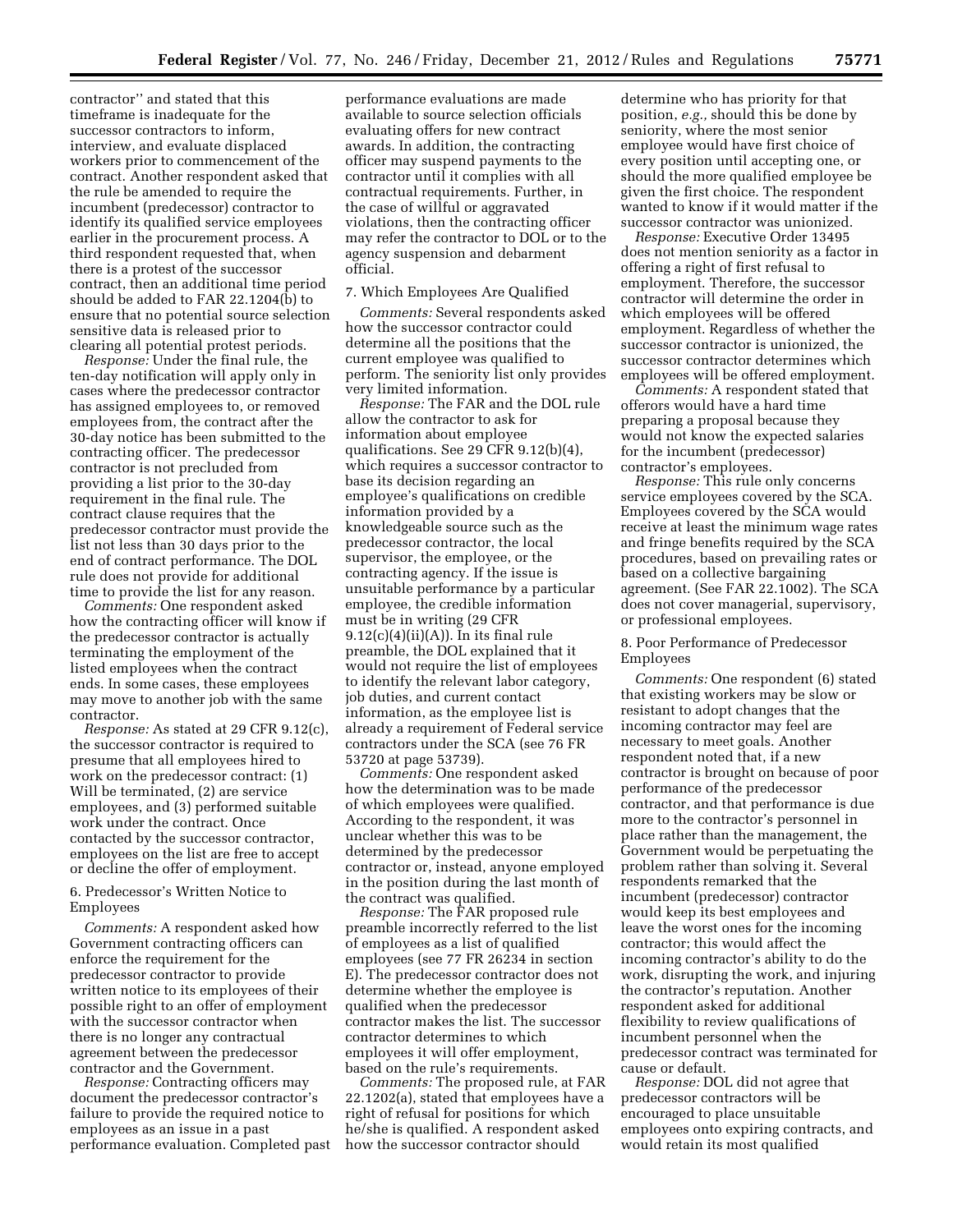workforce. DOL noted that employees not being retained would likely have more experience with the contract and contracting agency than new hires recruited by the successor contractor for the purpose of filling the contract requirements. (See 76 FR 53720 at page 53738). The successor contractor must extend offers to those service employees whose employment will be terminated; for those employees whose employment would not be terminated, the successor contractor may extend offers to them. DOL recognized that some predecessor contracts would be terminated for poor performance, but made clear that successor contractors were not to assume that this was the fault of the service employees rather than management; no extra time was given for review under this circumstance. An agency may waive subpart 22.12 application if the agency determines that performance problems on the predecessor contract are not just due to the management but the entire predecessor workforce failing individually, as well as collectively, and that it is not in the interest of economy and efficiency to provide supplemental training to the predecessor's workers. (See 29 CFR 9.4(d)(4)(ii)(C)).

*Comments:* A respondent was concerned that the successor contractor would be unable to obtain information about the poor performance of a particular worker, and therefore would hire that poor performer. The contractor is required to presume that all employees working under the predecessor contract in the last month of performance performed suitable work on the contract. Neither the FAR Council's rule nor DOL's rule requires a predecessor contractor to provide performance information for predecessor employees. The respondent stated that the potential lack of information about these workers' past performance and the limited time in which to vet them deprives the successor contractor of appropriate tools to determine whether the predecessor employee failed to perform suitably. Another respondent commented that relying on the predecessor contractor or the Government to furnish past performance information on individual employees would be problematic.

*Response:* The respondent is correct about the presumption and also correct that the predecessor contractor is not required to provide performance information. The emphasis of the E.O. is not on screening out predecessor employees, but on hiring them. Any evidence of poor performance by a particular employee needs to be credible information provided in writing by a

knowledgeable source, such as the predecessor contractor and its subcontractors, the local supervisor, the employee, or the contracting agency. (See 29 CFR 9.12(c)(4)).

*Comments:* Several respondents asked about predecessor employees who perform poorly under the new contract. The respondents asked if the successor contractor would have the right to fire them. The respondents also asked whether the Government would assume the responsibility and/or risk for that poor performance or for performance that is lesser quality than the contractor could have provided with its own staff.

*Response:* The Government expects the successor contractor to manage its employees, including the predecessor's former employees who have been hired. If the contractor terminates an employee under circumstances suggesting the offer of employment may not be bona fide, the facts and circumstances of the offer and the termination will be closely examined during any compliance action to ensure the offer was bona fide. (See 29 CFR 9.12(b)(6)). The successor contractor bears the responsibility for claiming an exception to the requirement to offer employment to any employee who had worked for the predecessor contractor (see FAR 22.1203–5). The successor contractor is expected to comply with the business ethics requirements of FAR subpart 3.10 and the relevant clauses in the contract.

*Comments:* Several respondents asked about a successor contractor having different standards. If a successor contractor had a better qualified employee with proven capabilities, could the successor contractor keep and promote the employee after award of the contract, rather than replacing the employee with an incumbent employee. The respondents asked what would happen if the successor contractor proposed a solution using its own employees who were more qualified, or less costly, than the predecessor contractor's employees. The respondents also asked what would happen if the successor contractor has a different level of acceptable conduct and performance.

*Response:* Paragraph (c)(1)(i) of FAR clause 52.222–17 allows the successor contractor to keep its own employees who would otherwise be facing lay-off or discharge, if the employee had worked for the successor contractor for at least three months before the commencement of the new contract. The purpose of the E.O. and the DOL rule, as well as the FAR rule, is to give a right of first refusal to qualified predecessor contract employees who would otherwise be terminated. The

successor contractor's belief that it can supply employees which it believes are better qualified or less costly is not the issue here. For example, the successor contractor could not determine that otherwise-qualified service employees are not qualified to perform the same or similar services on a successor contract because they lack a college degree. (See 76 FR 53720 at page 53736). The issue of an otherwise qualified employee being less qualified is different from the issue of an employee being unqualified or exhibiting unacceptable conduct or performance.

*Comments:* One respondent expressed concern that the process could result in denying the Government the discretion to select a new service provider when the predecessor's employees were qualified but lacking in performance. The respondent added that the process will allow successor contractors and subcontractors to manipulate the system by submitting a bid using employees that the successor contractor has no intention of hiring and then, after award, replacing them with employees of the predecessor contractor who are poor performers.

*Response:* Under the E.O., this rule, and 29 CFR part 9, the successor contractor is not required to offer a right of first refusal to any employee(s) whom it reasonably believes, based on the particular employee's past performance, has failed to perform suitably on the job. Additionally, the hypothetical workforce manipulation mentioned is unlikely to pose a problem, given that both the contracting agency and the successor contractor are aware of the rules on right-of-first refusal and the successor contractor clearly is responsible for the quality of its performance. The fact that the successor contractor has hired employees of the predecessor contractor does not absolve the former from the required level of performance.

9. Successor Efficiencies Require Fewer Employees

*Comments:* A question was posed regarding whether a reduction in staffing by the successor contractor due to efficiencies required a waiver.

*Response:* No waiver is required (FAR 22.1203–3) when the successor contractor employs fewer employees than the predecessor contractor due to efficiencies. The proposed rule is modified to include an additional provision addressing this issue: FAR 22.1203–6, entitled ''Reduced staffing.''

*Comments:* Another respondent noted that the proposed rule did not include guidance in determining which of the predecessor contractor employees to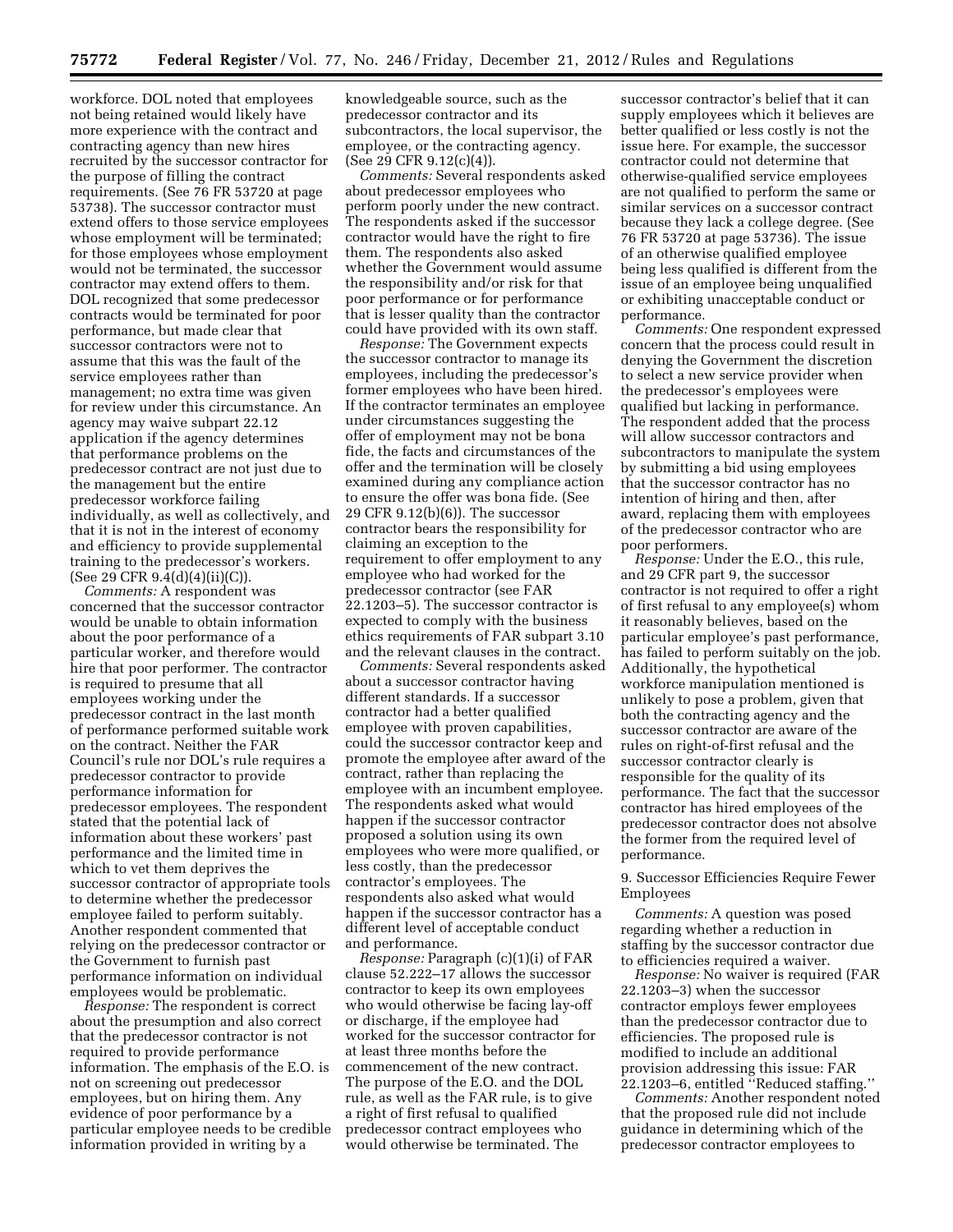extend offers of employment when the successor contractor's solution results in reduced staffing. It was suggested that the final FAR rule include a provision similar to the DOL's regulation at 29 CFR 9.12(d)(2) that allows the successor contractor to determine which of the predecessor contractor employees are provided offers of employment.

*Response:* Because this rule implements both E.O. 13495 and the DOL's regulations at 29 CFR part 9, the guidance at 29 CFR 9.12(d)(2) should be followed. The service anniversary (''seniority'') date is not meant to imply that the successor contractor must offer positions according to seniority.

### 10. Successor Hiring Process

*Comments:* Three respondents commented about the requirement for the offer to an employee to remain open for 10 days. This will potentially create a very long period to fill many positions when all the combinations and permutations are considered. If the prospective employee declines employment, it is possible that the successor contractor will be unable to find a suitable replacement on such short notice. Indeed, under the proposed rule, it is conceivable that a successor contractor may not have its workforce in place for months.

*Response:* The contracting agency will be aware of these issues and should plan for such contingencies because compliance with E.O. 13495 and 29 CFR part 9 is mandatory, not optional.

*Comments:* One respondent asked either for the list to be provided with the release of the solicitation or for an equitable adjustment for the increased costs.

*Response:* E.O. 13495 cited FAR 52.222–41(n) and the requirement to provide the certified list of employees no less than 10 days before the end of performance on the predecessor contract. Using its authority as Executive implementing agency for E.O. 13495, DOL extended that time period to no less than 30 days prior to completion of performance on the predecessor contract. The FAR does not further extend that amount of time.

*Comments:* Three respondents were concerned with the prohibition in the DOL final rule at 29 CFR 9.12(b)(1) against screening employees prior to hire unless dictated by the agency or the terms of the contract. Many contractors have implemented Human Resources and recruiting systems that entail robust screening of all applicants with respect to their educational background and work history, drug use, and other factors that could impact work performance, particularly with respect to job duties

that entail access to sensitive or proprietary government or contractor information. Requiring contractors to develop a separate system of policies and modified hiring and screening processes for follow-on service employees is burdensome, costly, and disruptive to many companies' existing practices. Many contractors use the preemployment drug testing program to demonstrate compliance with the Drug Free Workplace Act of 1988 and implementing FAR regulations. Background checks are one of several tools that responsible employers use to ensure that trustworthy employees are assigned to perform Government contracts, for example where the jobs involve handling sensitive Government and third party personal information. The respondents requested a clear statement that successor contractors will be permitted to perform identical screenings for all employees, regardless of their status as qualifying for hire under the Nondisplacement of Qualified Workers under Service Contract rule.

*Response:* DOL's preamble suggested that an offeror inform the contracting agency that the offeror requires drug screening of all of its service employees, and recommended that the contracting agency provide for such drug testing in connection with the service contract. See 76 FR 53720 at page 53735. The requirements of the DOL rule concerning employment screening processes such as drug tests, background checks, and security clearance checks (29 CFR 9.12(b)) are addressed at FAR 22.1203–4, Method of job offer.

### 11. Waiver

*Comments:* A respondent suggested that the Government should provide supplemental information and/or subset lists to assist contracting officials with the written analysis as described in 29 CFR  $9.4(d)(4)(i)$  in support of a waiver. The respondent expressed concern with the requirement that contracting officers must cross reference the requirements in 29 CFR 9.4 to effectuate the waiver.

*Response:* The FAR implementation conforms to the requirements in the DOL regulations and the E.O. Crossreferencing 29 CFR 9.4(d) ensures that contracting officials are familiar with all appropriate considerations for waiver. As noted in 29 CFR 9.4(d)(4)(i), a waiver is only appropriate where ''any of the requirements of E.O. 13495 would not serve the purposes of this Order, or would impair the ability of the Federal Government to procure services on an economical and efficient basis.'' As waivers are meant to be limited

exceptions, supplemental information is not necessary.

*Comments:* One respondent noted that the waiver provisions at FAR 22.1203–3 do not provide the option for the agency to waive only some provisions of the requirement. The respondent stated that an agency should be authorized to waive the entire nondisplacement obligation, or one or more individual provisions of the obligation, despite the fact, reported by the respondent in a footnote, that ''E.O. 13495 \* \* \* does not address waivers in its text.'' Doing so, according to the respondent, would afford flexibility to agencies to determine how best to transition services efficiently under particular contracts and classes of contracts.

*Response:* In fact, section 4 of E.O. 13495 addresses waivers, allowing for an agency waiver ''from the requirements of any or all of the provisions of the order \* \* \*'' The DOL final rule, at 29 CFR 9.4(d)(1), allows that an ''agency may exempt the agency from one or more individual provisions'' as an alternative to exempting the agency from all provisions of 29 CFR part 9. The FAR proposed rule also allowed for the waiver of some of the provisions of subpart 22.12 at FAR 22.1203–3(a).

*Comments:* One respondent stated that, in keeping with FAR practice, contracting agency heads should be permitted to delegate waiver decisionmaking to the same extent they delegate other decisions. Another respondent also noted that approval levels for waivers should not rest at a level within the agency that would make obtaining a waiver unfeasible.

*Response:* The final rule limits the waiver authority to the senior procurement executive, without power of redelegation. FAR 1.108(b) states that each authority is delegable unless specifically stated otherwise. It is common practice in the FAR to limit redelegation when appropriate. The determination to waive some or all of the provisions of FAR subpart 22.12 is most appropriately made by senior officials within agencies.

# 12. Miscellaneous and Editorial Comments

*Comments:* A respondent stated that the FAR rule should mirror the DOL rule by incorporating limits on the Government's use of suspension and debarment action for violation under the non-displacement rule.

*Response:* The final FAR rule references the DOL rule at FAR 22.1200 and adds appropriate cross-references to the DOL rule throughout the FAR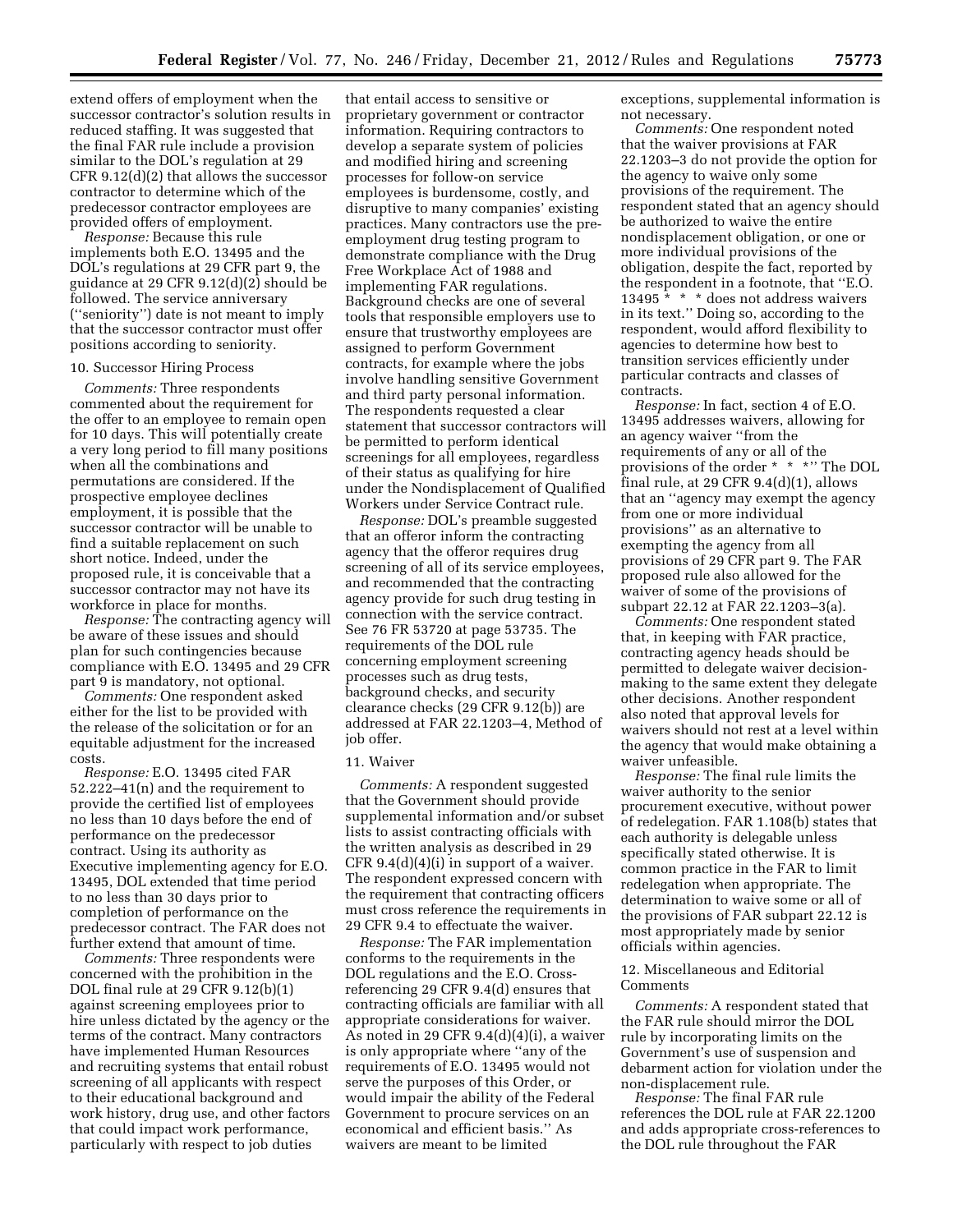coverage. The Governmentwide debarment and suspension authority is addressed at FAR subpart 9.4. That authority is in addition to the specific authority provided to DOL to debar or suspend an entity due to noncompliance with the implementation of E.O. 13495.

*Comments:* One respondent indicated that the requirements of the E.O. will result in additional work for the Government contracting community to follow up to make sure that the contractor complies with the requirements.

*Response:* There may be some additional contract administration responsibilities for the Government contracting officer, but these responsibilities will not be significant. In any case, these requirements are mandated by E.O. 13495 and 29 CFR part 9.

*Comments:* One respondent recommended a number of edits which should be adopted to correct drafting errors and conform to the FAR Drafting Guide.

*Response:* The edits have been made in the final rule.

#### *C. Changes Requested by DOL*

*Comments:* DOL provided language to be added as a new subsection of FAR 22.1203, Applicability. The new subsection, to be entitled ''Method of job offer,'' springs from the requirements at 29 CFR 9.12(a), which states, in part, ''the contractor and its subcontractors shall make a bona fide, express offer of employment to a position for which the employee is qualified to each employee and shall state the time within which the employee must accept such offer, but in no case shall the period within which the employee must accept the offer of employment be less than 10 days.''

*Response:* The new subsection FAR 22.1203–4, Method of job offer, is added in the final rule. In addition to restating the means of making a job offer and the minimum of 10 days for the employee's acceptance, the new subsection also explains in more detail what constitutes a ''bona fide'' job offer (based on 29 CFR 9.12(b), Method of job offer) and how to determine a predecessor employee's qualifications.

*Comments:* DOL provided language to be added as a new subsection of FAR 22.1203, Applicability. The new subsection, to be entitled ''Exceptions'' and numbered FAR 22.1203–5, is based on the requirements at 29 CFR 9.12(c), Exceptions, which provides the following exceptions from the requirement to provide the right of first

refusal to employees of the predecessor contractor:

• Nondisplaced employees of the predecessor contractor.

• Successor's current employees who would otherwise face lay-off or discharge and who have worked for the successor contractor at least three months immediately preceding performance of the successor contract.

• Predecessor contractor's nonservice employees.

• Predecessor contractor's employees with past unsuitable performance.

*Comments:* DOL provided language to be added as a new subsection of FAR 22.1203, Applicability. The new FAR subsection, 22.1203–6, entitled ''Reduced staffing,'' repeats some of the requirements in 29 CFR 9.12(d), Reduced staffing.

*Response:* The new FAR subsection 22.1203–6 addresses circumstances when the successor contractor need not offer employment to all of the displaced employees of the predecessor contractor. In addition, the new FAR subsection repeats the caveat from 29 CFR 9.12(d) that, when employment is not initially offered to all of the displaced employees, the successor contractor and its subcontractors still remain obligated for 90 days after the first date of performance on the contract to provide displaced employees a right of first refusal if additional service personnel are needed.

#### *D. Other Issues*

29 CFR Section 9.12(e)(1) of the DOL regulations implementing E.O. 13495 provides that the contractor shall furnish the contracting officer with a certified list of the names of all service employees working under the contract and its subcontracts at the time the list is submitted. This requirement is implemented in paragraph (d)(1) of FAR clause 52.222–17, Nondisplacement of Qualified Workers. Pursuant to 41 U.S.C. 1304, a new non-statutory certification may not be included in the FAR unless written justification for such certification is provided to the OFPP Administrator by the FAR Council, and the Administrator approves such request in writing. In accordance with FAR 1.107, this non-statutory certification requirement was approved.

# **III. Executive Orders 12866 and 13563**

Executive Orders (E.O.s) 12866 and 13563 direct agencies to assess all costs and benefits of available regulatory alternatives and, if regulation is necessary, to select regulatory approaches that maximize net benefits (including potential economic, environmental, public health and safety effects, distributive impacts, and equity). E.O. 13563 emphasizes the importance of quantifying both costs and benefits, of reducing costs, of harmonizing rules, and of promoting flexibility. This is a significant regulatory action and, therefore, was subject to review under Section 6(b) of E.O. 12866, Regulatory Planning and Review, dated September 30, 1993. This rule is not a major rule under 5 U.S.C. 804.

#### **IV. Regulatory Flexibility Act**

DoD, GSA, and NASA have prepared a Final Regulatory Flexibility Analysis (FRFA) consistent with the Regulatory Flexibility Act, 5 U.S.C. 601, *et seq.* The FRFA is summarized as follows:

Executive Order (E.O.) 13495, Nondisplacement of Qualified Workers Under Service Contracts, dated January 30, 2009, and the DOL implementing regulations, published August 29, 2011, in the **Federal Register** at 76 FR 53720, make the policy of the Federal Government to require service contractors and their subcontractors under successor contracts to offer employees of the predecessor contractor a right of first refusal of employment for positions for which they are qualified. The E.O. provides a contract clause for service contract solicitations that will succeed service contracts for performance of the same or similar work at the same location.

Five comments were received on the initial regulatory flexibility analysis. Four of these comments alleged an increased administrative burden on contractors, and they failed to account for the decreased burden of not having to recruit and process new employees. The fifth comment requested the publication of a Small Entity Compliance Guide with the final rule. These comments did not cause a change in the final rule.

No comments were received from the Office of Advocacy of the Small Business Administration on this rule because the office submitted comments on the DOL rule.

The estimated impact that follows is based entirely upon the DOL figures reported in the proposed and final rules it published implementing E.O. 13495 ( $29$  CFR part 9). Although DOL prepared an initial regulatory flexibility analysis, the agency, in the final rule, certified that 29 CFR part 9 does not have a significant economic impact on a substantial number of small entities. There is no additional impact due to the implementation of the DOL regulations in the FAR. The requirements in the FAR are taken from the E.O. and 29 CFR part 9 without addition.

DOL estimated that 28,800 small entities will be subject to the regulations and the majority of these small entities will incur compliance costs of less than \$100. The analysis offsets the actions that a successor contractor would already be taking, such as determining an individual's suitability for available positions and documenting employment decisions. Further, DOL assumed a time/cost savings on the part of small entities because the entities will not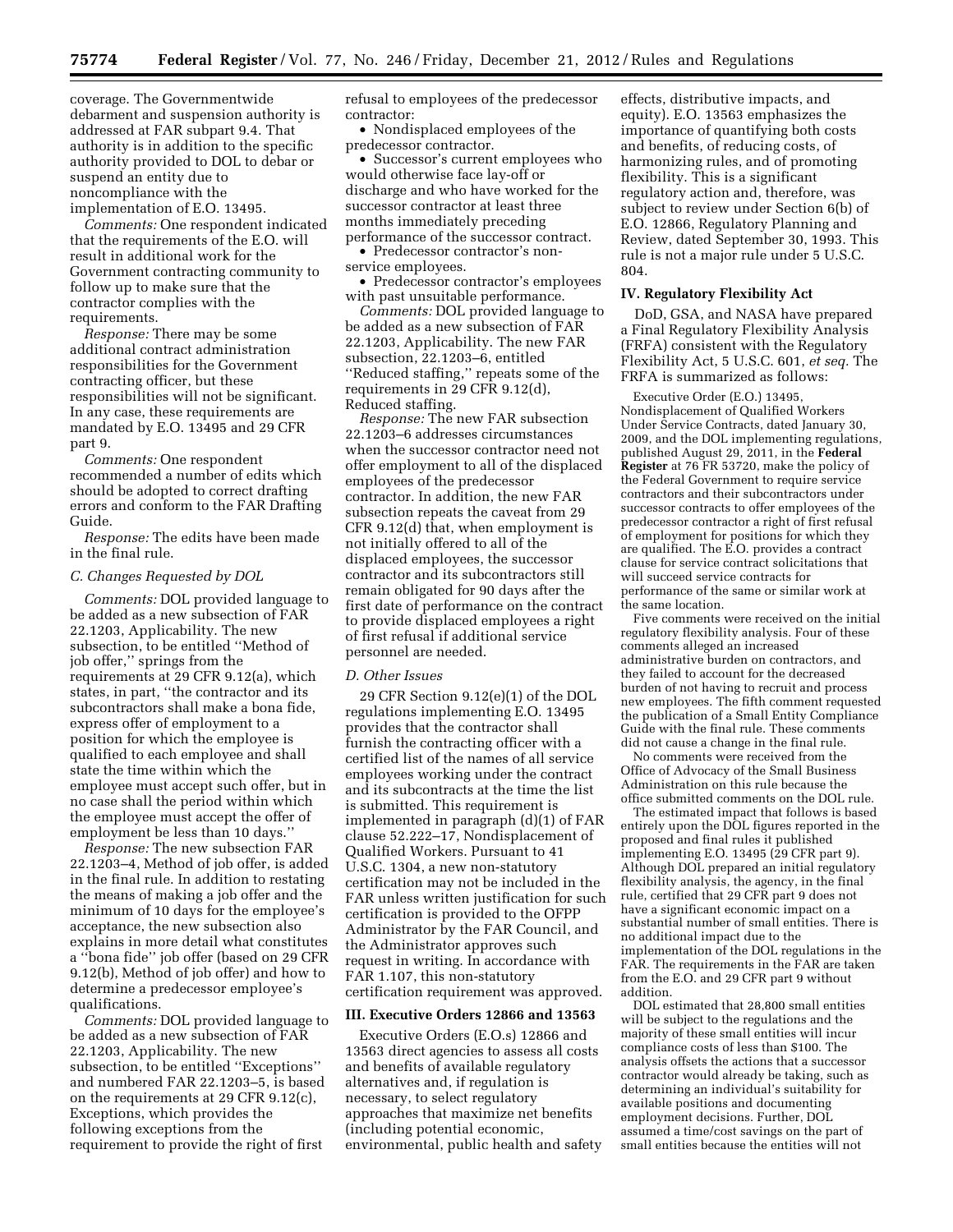have to engage in recruiting and training an entirely new workforce.

The predecessor contractor is required to provide to the successor contractor a certified list of the names of all service employees working under that contract, and its subcontracts, no later than 30 days before completion of performance of the predecessor contract. DOL notes, however, that there is little or no cost associated with this requirement because the certified list contains the same information as the seniority list currently required to be provided under paragraph (n) of the clause at FAR 52.222–41, Service Contract Act of 1965.

The minimal new reporting requirements mandated by the DOL implementation of E.O. 13495 are addressed in the information collection justification submitted by DOL in connection with its final rule (see 76 FR 53720 dated August 29, 2011). No additional reporting requirements are imposed by the FAR final rule, which merely relocates the contract clause from 29 CFR part 9 into FAR part 52. The requirements of E.O. 13495 do not allow for any alternatives.

*Comments:* Three respondents expressed concerns with the estimate in the proposed rule with respect to Initial Regulatory Flexibility Act (IRFA) analysis, which addresses the impact of the rule on small entities. According to the respondents, the estimated costs of this rule will be much higher than the Government's initial estimate. The respondents stated their belief that the Government did not consider the steps prime contractors must take to ensure smooth contract transitions, hiring staff and pricing proposals, and requested that the Government consider that, in some cases, successor contractors may not be able to automatically absorb predecessor contractor employees in a manner that creates a time/ cost savings. One respondent explained that with the new rule, the successor will have to determine every available position and develop a matrix to allow a timely execution of offers. Another of these respondents said that it is unlikely that the successor contractor would be able to perform as efficiently with the predecessor employees as it would with a workforce of its own choosing.

*Response:* The IRFA explained that it was based entirely upon the DOL's figures as set forth in the proposed and final rules that the DOL published implementing E.O. 13495. Although DOL prepared an IRFA, the agency, in the final rule, certified that 29 CFR part 9 does not have a significant economic impact on a substantial number of small entities. The FAR rule does not impose any requirements other than those set forth in the DOL regulations, which implement the E.O. As a result, the Defense Acquisition Regulations Council and the Civilian Agency Acquisition Council continue to rely on DOL's certification that this rule will not have a significant economic impact on a substantial number of small entities.

In addition, the Councils note that the actions required by the E.O. are those that a successor contractor would already be taking, such as determining an individual's suitability for available positions and documenting employment decisions. The

Councils do not believe that the E.O. adds more to the steps the prime contractors must currently undertake to ensure smooth contract transitions, the hiring of staff, and the pricing of proposals. Rather, the successor contractor will offer the right of first refusal only if it has employment openings and will offer it only to those employees of the predecessor who the predecessor will not retain and are qualified for the position. As a result, DOL's IRFA assumed a time/cost savings on the part of small entities because they will not have to engage in recruiting and training an entirely new workforce.

*Comments:* A respondent expressed a concern that requiring predecessor contractors to provide employee lists places an administrative burden on contractors.

*Response:* Paragraph (n) of the clause at FAR 52.222–41 has for many years required a predecessor contractor to provide a list when the services were performed on a Federal facility. While this rule applies to all service contracts for the same or similar work performed at the same location, any additional administrative burden is minimal for businesses, including small entities that have a standard hiring process.

*Comments:* A respondent felt that the FAR Council should provide small business contractors with a ''Small Entity Compliance Guide.''

*Response:* The Small Entity Compliance Guide will be prepared by the Regulatory Secretariat in accordance with section 212 of the Small Business Regulatory Enforcement Fairness Act of 1996. It consists of a summary of the rule appearing in the Federal Acquisition Circular, which amends the Federal Acquisition Regulation.

Interested parties may obtain a copy of the FRFA from the Regulatory Secretariat. The Regulatory Secretariat has submitted a copy of the FRFA to the Chief Counsel for Advocacy of the Small Business Administration.

#### **V. Paperwork Reduction Act**

The Paperwork Reduction Act (44 U.S.C. chapter 35) does apply; however, these changes to the FAR do not impose additional information collection requirements to the paperwork burden previously approved under Office of Management and Budget Control Number 1235–0007 and 1235–0025, entitled Labor Standards for Federal Service Contracts—Regulations 29 CFR part 4, and Nondisplacement of Qualified Workers Under Service Contracts, E.O. 13495, respectively.

**List of Subjects in 48 CFR Parts 1, 2, 22, and 52** 

Government procurement.

Dated: December 14, 2012.

### **Laura Auletta,**

*Director, Office of Governmentwide Acquisition Policy, Office of Acquisition Policy, Office of Governmentwide Policy.* 

Therefore, DoD, GSA, and NASA amend 48 CFR parts 1, 2, 22, and 52 as set forth below:

■ 1. The authority citation for 48 CFR parts 1, 2, 22, and 52 is revised to read as follows:

**Authority:** 40 U.S.C. 121(c); 10 U.S.C. chapter 137; and 51 U.S.C. 20113.

# **PART 1—FEDERAL ACQUISITION REGULATIONS SYSTEM**

### **1.106 [Amended]**

■ 2. Amend section 1.106, in the table following the introductory text, by adding in sequence, FAR segment "22.12" and its corresponding OMB Control Numbers ''1235–0007 and 1235–0025'', and FAR Segment ''52.222–17'' and its OMB Control Numbers ''1235–0007 and 1235–0025''.

# **PART 2—DEFINITIONS OF WORDS AND TERMS**

■ 3. Amend section 2.101, in paragraph (b), in the definition of ''United States'' by redesignating paragraphs (4) through (10) as paragraphs (5) through (11), respectively; and adding a new paragraph (4) to read as follows:

### **2.101 Definitions.**

- \* \* \* \* \*
- (b) \* \* \*
- *United States* \* \* \*
- (4) For use in subpart 22.12, see the definition at 22.1201.
- \* \* \* \* \*

# **PART 22—APPLICATION OF LABOR LAWS TO GOVERNMENT ACQUISITIONS**

■ 4. Amend section 22.001 by adding, in alphabetical order, the definitions ''Service contract'' and ''Service employees'' to read as follows:

# **22.001 Definitions.**

\* \* \* \* \* *Service contract* means any Government contract, or subcontract thereunder, the principal purpose of which is to furnish services in the United States through the use of service employees, except as exempted by the Service Contract Act (41 U.S.C. chapter 67; see 22.1003–3 and 22.1003–4). See 22.1003–5 and 29 CFR 4.130 for a partial list of services covered by the Act.

*Service employee* means any person engaged in the performance of a service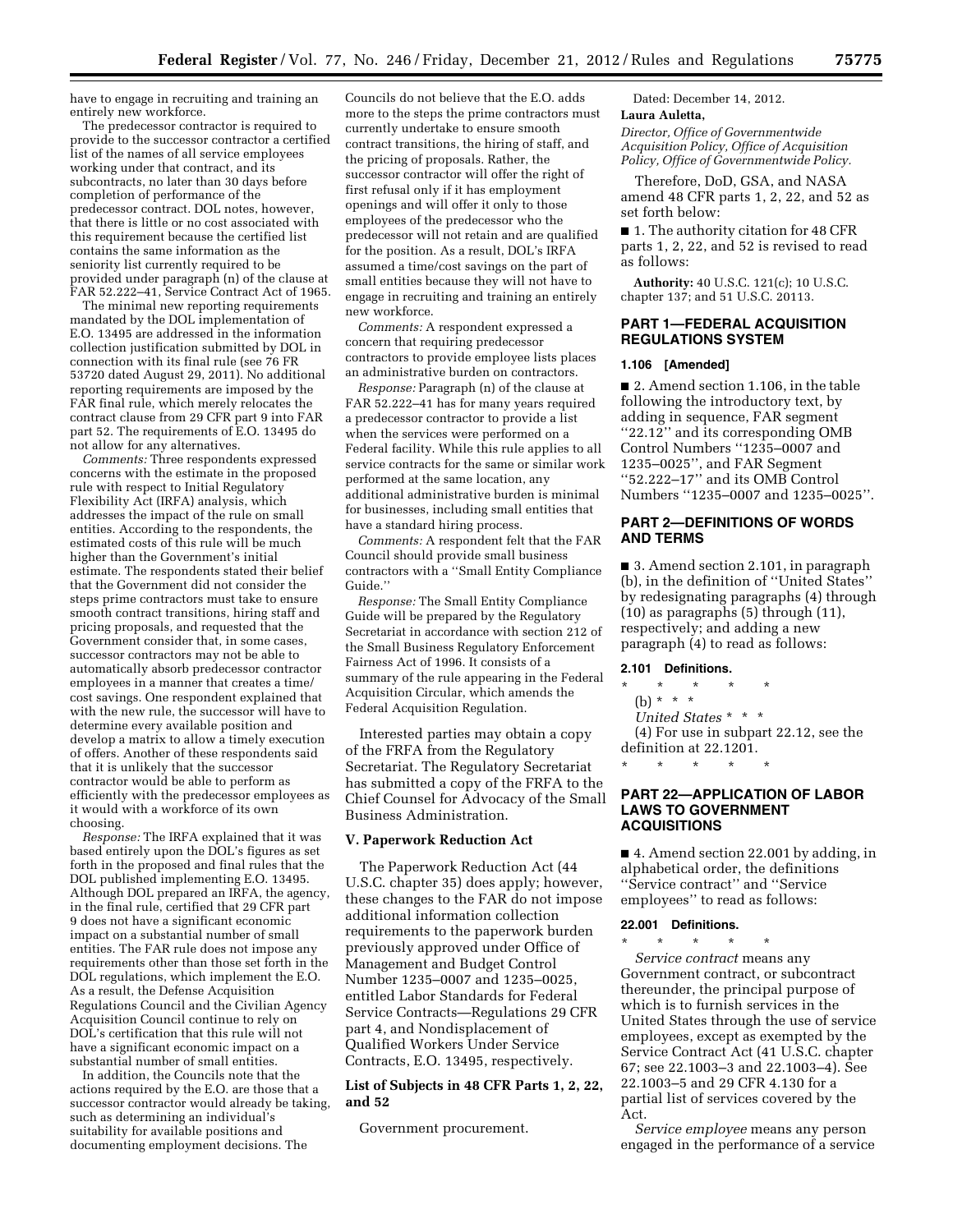contract other than any person employed in a bona fide executive, administrative, or professional capacity, as those terms are defined in 29 CFR part 541. The term ''service employee'' includes all such persons regardless of any contractual relationship that may be alleged to exist between a contractor or subcontractor and such persons.

\* \* \* \* \*

# **22.1001 [Amended]**

■ 5. Amend section 22.1001 by removing the definitions ''Service contract'' and ''Service employee''.

■ 6. Revise section 22.1103 to read as follows:

### **22.1103 Policy, procedures, and solicitation provision.**

All professional employees shall be compensated fairly and properly. Accordingly, the contracting officer shall insert the provision at 52.222–46, Evaluation of Compensation for Professional Employees, in solicitations for negotiated contracts when the contract amount is expected to exceed \$650,000 and services are to be provided which will require meaningful numbers of professional employees. This provision requires that offerors submit for evaluation a total compensation plan setting forth proposed salaries and fringe benefits for professional employees working on the contract. Supporting information will include data, such as recognized national and regional compensation surveys and studies of professional, public and private organizations, used in establishing the total compensation structure. Plans indicating unrealistically low professional employee compensation may be assessed adversely as one of the factors considered in making an award.

■ 7. Add Subpart 22.12 to read as follows:

# **Subpart 22.12—Nondisplacement of Qualified Workers Under Service Contracts**

- Sec.
- 22.1200 Scope of subpart. 22.1201 Definitions. 22.1202 Policy. 22.1203 Applicability. 22.1203–1 General. 22.1203-2 Exemptions.<br>22.1203-3 Waiver. 22.1203–3<br>22.1203–4 Method of job offer. 22.1203–5 Exceptions. 22.1203–6 Reduced staffing. 22.1204 Certified service employee lists. 22.1205 Notification to contractors and service employees.
- 22.1206 Remedies and sanctions for violations of this subpart.
- 22.1207 Contract clause.

### **Subpart 22.12—Nondisplacement of Qualified Workers Under Service Contracts**

## **22.1200 Scope of subpart.**

This subpart prescribes policies and procedures for implementing Executive Order 13495 of January 30, 2009, Nondisplacement of Qualified Workers Under Service Contracts, and related Secretary of Labor regulations and instructions (see 29 CFR part 9).

### **22.1201 Definitions.**

As used in this subpart— *United States* means the 50 States, the District of Columbia, Puerto Rico, the Northern Mariana Islands, American Samoa, Guam, the U.S. Virgin Islands, Johnston Island, Wake Island, and outer Continental Shelf as defined in the Outer Continental Shelf Lands Act (43 U.S.C. 1331, *et seq.*), but does not include any other place subject to United States jurisdiction or any United States base or possession in a foreign country (see 29 CFR 4.112).

## **22.1202 Policy.**

(a) When a service contract succeeds a contract for performance of the same or similar services, as defined at 29 CFR 9.2, at the same location, the successor contractor and its subcontractors are required to offer those service employees that are employed under the predecessor contract, and whose employment will be terminated as a result of the award of the successor contract, a right of first refusal of employment under the contract in positions for which they are qualified. Executive Order 13495 generally prohibits employment openings under the successor contract until such right of first refusal has been provided, when consistent with applicable law.

(b) Nothing in Executive Order 13495 shall be construed to permit a contractor or subcontractor to fail to comply with any provision of any other Executive order or law. For example, the requirements of the HUBZone Program (see subpart 19.13), Executive Order 11246 (Equal Employment Opportunity), and the Vietnam Era Veterans' Readjustment Assistance Act of 1974 may, in certain circumstances, conflict with the requirements of Executive Order 13495. All applicable laws and Executive orders must be satisfied in tandem with, and if necessary prior to, the requirements of Executive Order 13495 and this subpart.

### **22.1203 Applicability.**

#### **22.1203–1 General.**

This subpart applies to service contracts that succeed contracts for the same or similar services (29 CFR 9.2) at the same location.

# **22.1203–2 Exemptions.**

(a) This subpart does not apply to— (1) Contracts and subcontracts under the simplified acquisition threshold;

(2) Contracts or subcontracts awarded pursuant to 41 U.S.C. chapter 85, Committee for Purchase from People Who Are Blind or Severely Disabled;

(3) Guard, elevator operator, messenger, or custodial services provided to the Government under contracts or subcontracts with sheltered workshops employing the ''severely handicapped'' as described in 40 U.S.C. 593;

(4) Agreements for vending facilities entered into pursuant to the preference regulations issued under the Randolph Sheppard Act, 20 U.S.C. 107; or

(5) Service employees who were hired to work under a Federal service contract and one or more nonfederal service contracts as part of a single job, provided that the service employees were not deployed in a manner that was designed to avoid the purposes of this subpart.

(b) The exemptions in paragraphs (a)(2) through (a)(4) of this subsection apply when either the predecessor or successor contract has been awarded for services produced or provided by the ''severely handicapped.''

# **22.1203–3 Waiver.**

(a) The senior procurement executive of the procuring agency may waive some or all of the provisions of this subpart after determining in writing that the application of this subpart would not serve the purposes of Executive Order 13495 or would impair the ability of the Federal Government to procure services on an economical and efficient basis. Such waivers may be made for a contract, subcontract, or purchase order, or with respect to a class of contracts, subcontracts, or purchase orders. See 29 CFR 9.4(d)(4) for regulatory provisions addressing circumstances in which a waiver could or would not be appropriate. The waiver must be reflected in a written analysis as described in 29 CFR 9.4(d)(4)(i) and must be completed by the contract solicitation date, or the waiver is inoperative. The senior procurement executive shall not redelegate this waiver authority.

(b)(1) When an agency exercises its waiver authority with respect to any contract, subcontract, or purchase order, the contracting officer shall direct the contractor to notify affected workers and their collective bargaining representative in writing, no later than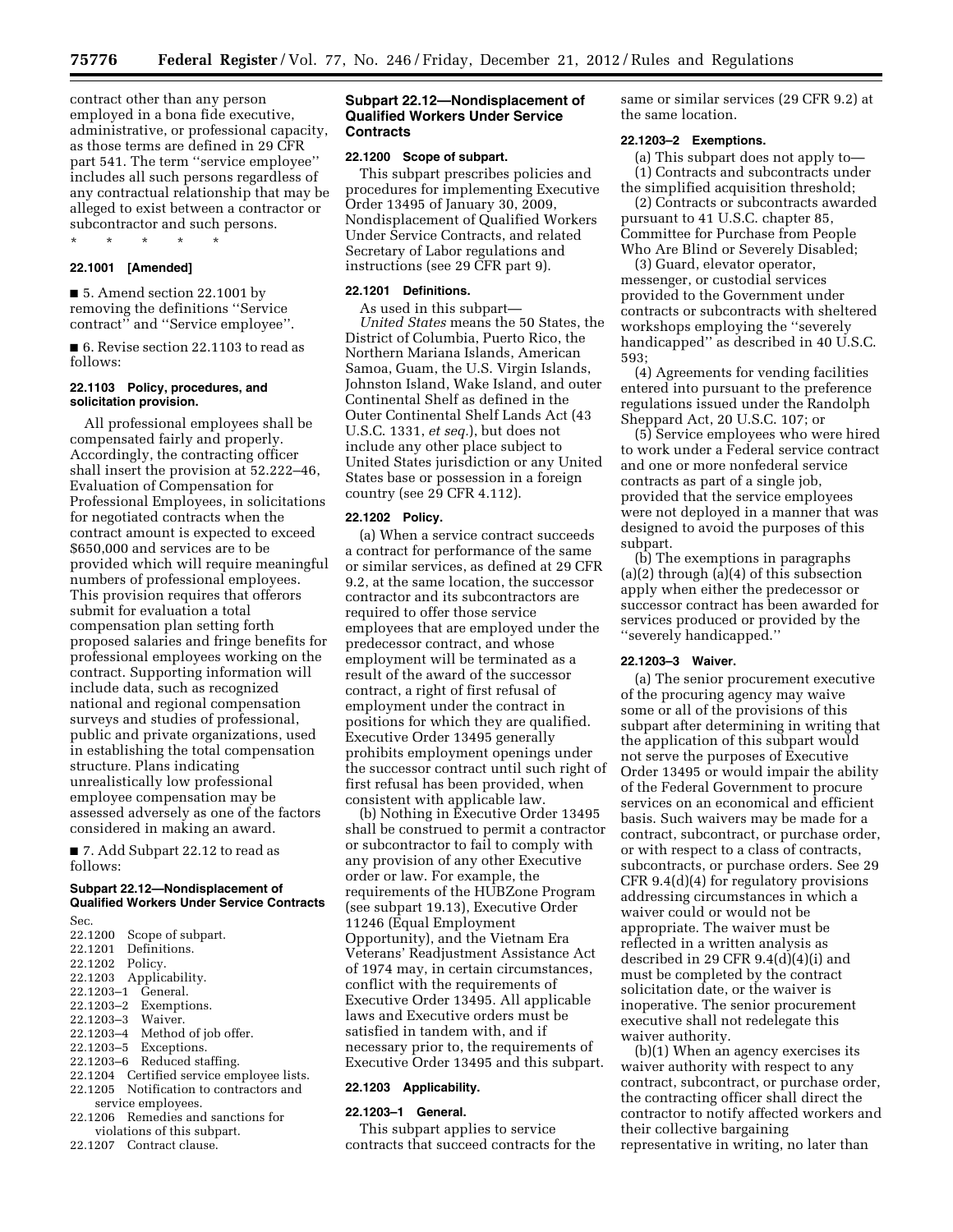five business days after the solicitation issuance date, of the agency's determination. The notice shall include facts supporting the determination. The contracting officer's failure to direct that the contractor provide the notice as provided in this subparagraph shall render the waiver decision inoperative, and the contracting officer shall include the clause at  $52.222 - 17$  in the solicitation.

(2) Where a contracting agency waives application to a class of contracts, subcontracts, or purchase orders, the contracting officer shall, with respect to each individual solicitation, direct the contractor to notify incumbent workers and their collective bargaining representatives in writing, no later than five business days after each solicitation issuance date, of the agency's determination. The notice shall include facts supporting the determination. The contracting officer's failure to direct that the contractor provide the notice provided in this subparagraph shall render the waiver decision inoperative, and the contracting officer shall include the clause at  $52.222 - 17$  in the solicitation.

(3) In addition, the agency shall notify the Department of Labor of its waiver decision and provide the Department of Labor with a copy of its written analysis no later than five business days after the solicitation issuance date (see 29 CFR 9.4(d)(2)). Failure to comply with this notification requirement shall render the waiver decision inoperative, and the contracting officer shall include the clause at 52.222–17 in the solicitation. The waiver decision and related written analysis shall be sent to the following address: U.S. Department of Labor, Wage and Hour Division, Branch of Government Contracts Enforcement, 200 Constitution Avenue, Room S–3006, Washington, DC 20210, or email to: *[Displaced@dol.gov.](mailto:Displaced@dol.gov)* 

# **22.1203–4 Method of job offer.**

A job offer made by a successor contractor must be a bona fide express offer of employment on the contract. Each bona fide express offer made to a qualified service employee on the predecessor contract must have a stated time limit of not less than 10 days for an employee response. Prior to the expiration of the 10-day period, the contractor is prohibited from offering employment on the contract to any other person, subject to the exceptions at 22.1203–5. Any question concerning an employee's qualifications shall be decided based upon the individual's education and employment history, with particular emphasis on the employee's experience on the

predecessor contract, and a contractor may utilize employment screening processes only when such processes are provided for by the contracting agency, are conditions of the service contract, and are consistent with the Executive Order. An offer of employment will be presumed to be bona fide even if it is not for a position similar to the one the employee previously held, but is one for which the employee is qualified, and even if it is subject to different employment terms and conditions, including changes to pay or benefits. (See 29 CFR 9.12(b) for regulatory provisions addressing circumstances in which a bona fide offer of employment can occur.)

#### **22.1203–5 Exceptions.**

(a) A successor contractor or its subcontractors are not required to offer employment to any service employee of the predecessor contractor who—

(1) Will be retained by the predecessor contractor.

(2) The successor contractor or any of its subcontractors reasonably believes, based on the particular service employee's past performance, has failed to perform suitably on the job. (See 29 CFR 9.12(c)(4) for regulatory provisions addressing circumstances in which this exception would or would not be appropriate.)

(b) A successor contractor or its subcontractors may employ under the contract any of its current service employees who (1) have worked for the successor contractor or its subcontractors for at least three months immediately preceding the commencement of the successor contract, and (2) would otherwise face lay-off or discharge.

(c) The successor contractor bears the responsibility of demonstrating the appropriateness of claiming any of the preceding exceptions and the exemption listed at 22.1203–2(a)(5) involving nonfederal work.

#### **22.1203–6 Reduced staffing.**

A successor contractor and its subcontractors may employ fewer service employees than the predecessor contractor employed in connection with performance of the work. Thus, the successor contractor need not offer employment on the contract to all service employees on the predecessor contract, but must offer employment only to the number of eligible service employees the successor contractor believes necessary to meet its anticipated staffing pattern. Where a successor contractor does not initially offer employment to all the predecessor contract service employees, the

obligation to offer employment shall continue for 90 days after the successor contractor's first date of performance on the contract. (See 29 CFR 9.12(d) for regulatory provisions addressing circumstances in which reduced staffing can occur.)

#### **22.1204 Certified service employee lists.**

(a) Not less than 30 days before completion of the contract, the predecessor contractor is required to furnish to the contracting officer a certified list of the names of all service employees working under the contract and its subcontracts at the time the list is submitted. The certified list must also contain anniversary dates of employment of each service employee under the contract and subcontracts for services. The information on this list is the same as that on the seniority list required by paragraph (n) of the clause at 52.222–41, Service Contract Act of 1965. If there are no changes to the workforce before the predecessor contract is completed, then the predecessor contractor is not required to submit a revised list 10 days prior to completion of performance and the requirements of 52.222–41(n) are met. When there are changes to the workforce after submission of the 30 day list, the predecessor contractor shall submit a revised certified list not less than 10 days prior to performance completion.

(b) Immediately upon receipt of the certified service employee list but not before contract award, the contracting officer shall provide the certified service employee list to the successor contractor, and, if requested, to employees of the predecessor contractor or subcontractors or their authorized representatives.

### **22.1205 Notification to contractors and service employees.**

(a) The contracting officer shall direct that the predecessor contractor provides written notice to service employees of their possible right to an offer of employment with the successor contractor. The written notice shall be—

(1) Posted in a conspicuous place at the worksite; or

(2) Delivered to the service employees individually. If such delivery is via email, the notification must result in an electronic delivery receipt or some other reliable confirmation that the intended recipient received the notice.

(b) Contracting officers may advise contractors to provide the notice in Appendix B to 29 CFR chapter 9. Where a significant portion of the predecessor contractor's workforce is not fluent in English, the contractor shall provide the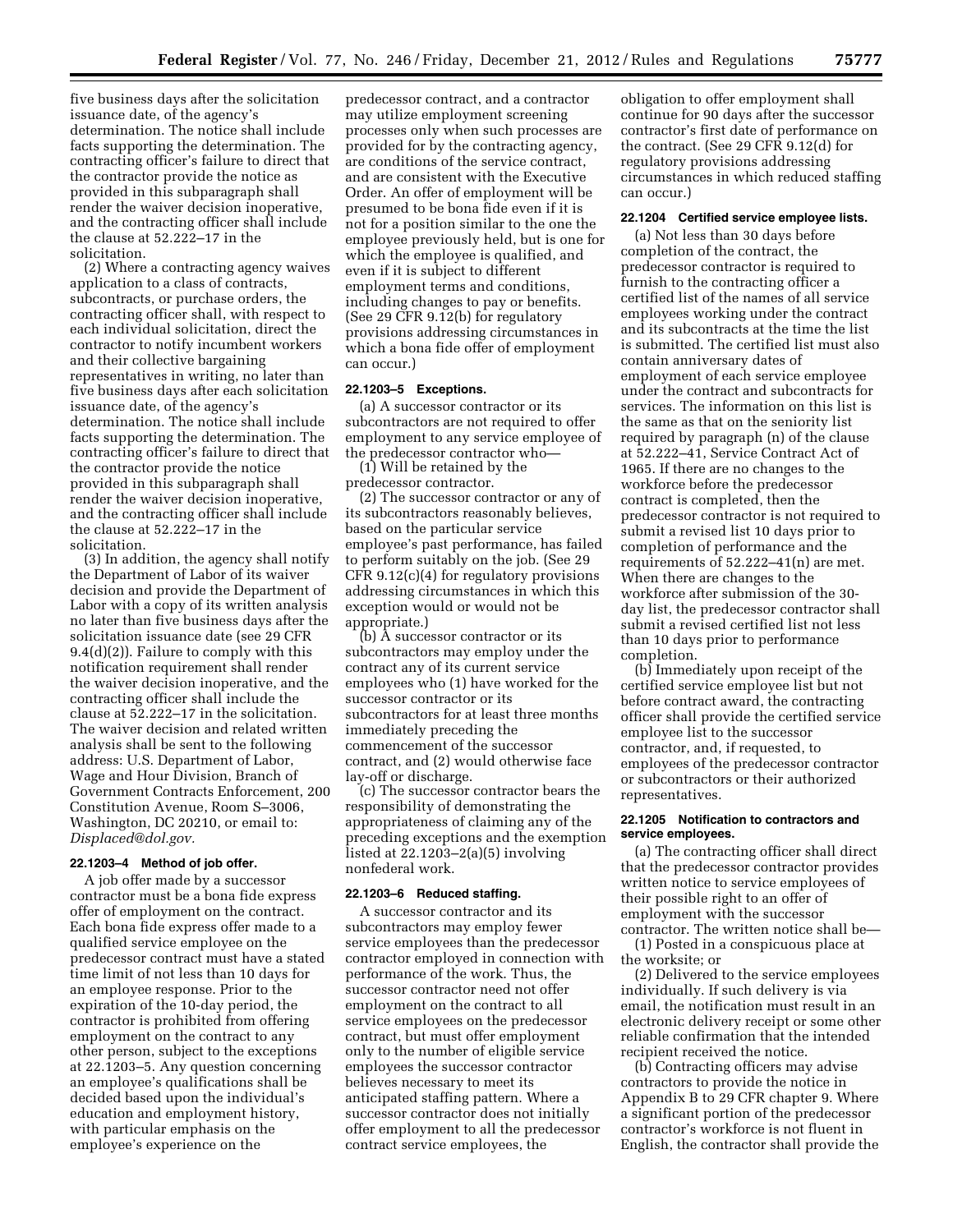notice in English and the language(s) with which service employees are more familiar. English and Spanish versions of the notice are available on the Department of Labor Web site at *[http://www.dol.gov/whd/govcontracts.](http://www.dol.gov/whd/govcontracts)* 

### **22.1206 Remedies and sanctions for violations of this subpart.**

(a) The Secretary of Labor has the authority to issue orders prescribing appropriate remedies, including, but not limited to, requiring the successor contractor to offer employment, in positions for which the employees are qualified, to service employees from the predecessor contract and payment of wages lost. (See 29 CFR 9.24(a)).

(b) After an investigation (see 29 CFR 9.23) and a determination by the Administrator, Wage and Hour Division, Department of Labor, that lost wages or other monetary relief is due, the Administrator may direct that so much of the accrued payments due on either the contract or any other contract between the contractor and the Government shall be withheld as are necessary to pay the monies due. Upon the final order of the Secretary of Labor that such monies are due, the Administrator may direct that such withheld funds be transferred to the Department of Labor for disbursement. (See 29 CFR 9.24(c)).

(c) If the contracting officer or the Administrator, Wage and Hour Division, Department of Labor, finds that the predecessor contractor has failed to provide the list required by 22.1204, the contracting officer may, in his or her discretion, or on request by the Administrator, suspend contract payment until such time as the contractor provides the list to the contracting officer.

(d) The Secretary of Labor may also suspend or debar a contractor or subcontractor for a period of up to three years for violations of 29 CFR part 9.

# **22.1207 Contract clause.**

The contracting officer shall insert the clause at 52.222–17, Nondisplacement of Qualified Workers, in solicitations and contracts for (1) service contracts, as defined at 22.001, (2) that succeed contracts for performance of the same or similar work at the same location and (3) that are not exempted by 22.1203–2 or waived in accordance with 22.1203– 3.

# **PART 52—SOLICITATION PROVISIONS AND CONTRACT CLAUSES**

- 8. Amend section 52.212–5 by—
- (a) Revising the date of the clause;

■ (b) Redesignating paragraphs (c)(7) and  $(c)(8)$  as paragraphs  $(c)(8)$  and  $(c)(9)$ , respectively;

■ (c) Adding a new paragraph (c)(7); and ■ (d) Adding paragraph (e)(1)(iii).

The revision and additions read as follows:

**52.212–5 Contract Terms and Conditions Required To Implement Statutes or Executive Orders—Commercial Items.**  \* \* \* \* \*

**Contract Terms and Conditions Required To Implement Statutes of Executive Orders—Commercial Items (JAN 2013)** 

\* \* \* \* \* (c) \* \* \* \_\_(7) 52.222–17, Nondisplacement of

Qualified Workers (JAN 2013) (E.O.13495). \* \* \* \* \*

 $(e)(1) * * * *$ 

(iii) 52.222–17, Nondisplacement of Qualified Workers (JAN 2013) (E.O. 13495). Flow down required in accordance with paragraph (l) of FAR clause 52.222–17. \* \* \* \* \*

■ 9. Add section 52.222–17 to read as follows:

### **52.222–17 Nondisplacement of Qualified Workers.**

As prescribed in 22.1207, insert the following clause:

# **Nondisplacement of Qualified Workers (JAN 2013)**

(a) *Service employee,* as used in this clause, means any person engaged in the performance of a service contract other than any person employed in a bona fide executive, administrative, or professional capacity, as those terms are defined in 29 CFR part 541. The term ''service employee'' includes all such persons regardless of any contractual relationship that may be alleged to exist between a contractor or subcontractor and such persons.

(b) The Contractor and its subcontractors shall, except as otherwise provided herein, in good faith offer those service employees employed under the predecessor contract whose employment will be terminated as a result of award of this contract or the expiration of the contract under which the service employees were hired, a right of first refusal of employment under this contract in positions for which the service employees are qualified.

(1) The Contractor and its subcontractors shall determine the number of service employees necessary for efficient performance of this contract and may elect to employ fewer employees than the predecessor Contractor employed in connection with performance of the work.

(2) Except as provided in paragraph (c) of this clause, there shall be no employment opening under this contract, and the Contractor and any subcontractors shall not offer employment under this contract, to any person prior to having complied fully with this obligation.

(i) The successor Contractor and its subcontractors shall make a bona fide express offer of employment to each service employee as provided herein and shall state the time within which the service employee must accept such offer, but in no case shall the period within which the service employee must accept the offer of employment be less than 10 days.

(ii) The successor Contractor and its subcontractors shall decide any question concerning a service employee's qualifications based upon the individual's education and employment history, with particular emphasis on the employee's experience on the predecessor contract, and the Contractor may utilize employment screening processes only when such processes are provided for by the contracting agency, are conditions of the service contract, and are consistent with Executive Order 13495.

(iii) Where the successor Contractor does not initially offer employment to all the predecessor contract service employees, the obligation to offer employment shall continue for 90 days after the successor contractor's first date of performance on the contract.

(iv) An offer of employment will be presumed to be bona fide even if it is not for a position similar to the one the employee previously held, but is one for which the employee is qualified, and even if it is subject to different employment terms and conditions, including changes to pay or benefits. (See 29 CFR 9.12 for a detailed description of a bonafide offer of employment).

 $(c)(1)$  Notwithstanding the obligation under paragraph (b) of this clause, the successor Contractor and any subcontractors (i) may employ under this contract any service employee who has worked for the contractor or subcontractor for at least three months immediately preceding the commencement of this contract and who would otherwise face lay-off or discharge, (ii) are not required to offer a right of first refusal to any service employee(s) of the predecessor contractor who are not service employees within the meaning of the Service Contract Act, 41 U.S.C. 6701(3), and (iii) are not required to offer a right of first refusal to any service employee(s) of the predecessor contractor whom the Contractor or any of its subcontractors reasonably believes, based on the particular service employee's past performance, has failed to perform suitably on the job (see 29 CFR  $9.12(c)(4)$  for additional information). The successor Contractor bears the responsibility of demonstrating the appropriateness of claiming any of these exceptions.

(2) In addition, any Contractor or subcontractor that has been certified by the U.S. Small Business Administration as a HUBZone small business concern must ensure that it complies with the statutory and regulatory requirements of the HUBZone Program (*e.g.,* it must ensure that at least 35 percent of all of its employees reside within a HUBZone). The HUBZone small business Contractor or subcontractor must consider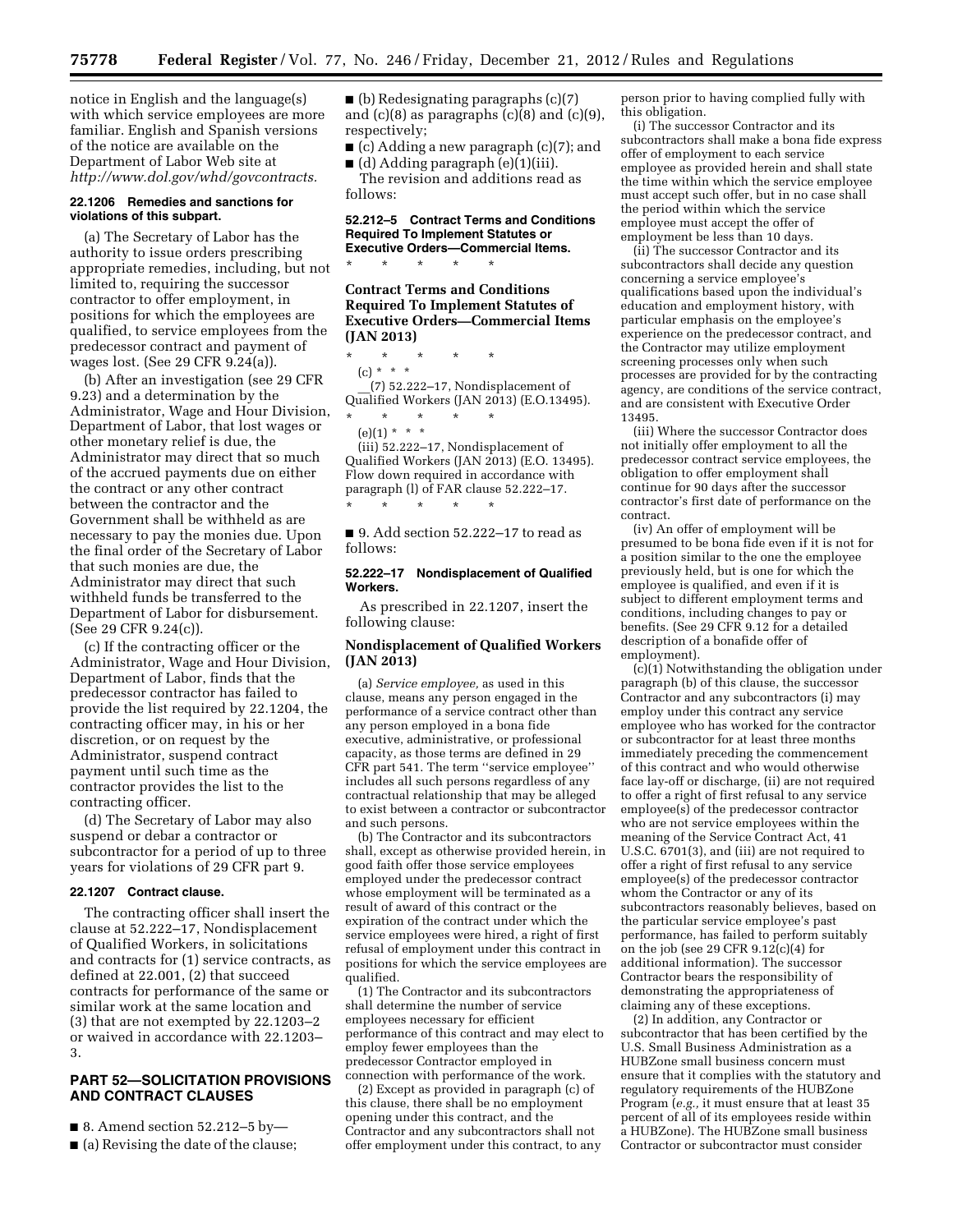whether it can meet the requirements of this clause and Executive Order 13495 while also ensuring it meets the HUBZone Program's requirements.

(3) Nothing in this clause shall be construed to permit a Contractor or subcontractor to fail to comply with any provision of any other Executive order or law. For example, the requirements of the HUBZone Program (see FAR subpart 19.13), Executive Order 11246 (Equal Employment Opportunity), and the Vietnam Era Veterans' Readjustment Assistance Act of 1974 may conflict, in certain circumstances, with the requirements of Executive Order 13495. All applicable laws and Executive orders must be satisfied in tandem with, and if necessary prior to, the requirements of Executive Order 13495, 29 CFR part 9, and this clause.

(d)(1) The Contractor shall, not less than 30 days before completion of the Contractor's performance of services on the contract, furnish the Contracting Officer with a certified list of the names of all service employees working under this contract and its subcontracts at the time the list is submitted. The list shall also contain anniversary dates of employment of each service employee under this contract and its predecessor contracts with either the current or predecessor contractors or their subcontractors. Where changes to the workforce are made after the submission of the certified list described in this paragraph, the Contractor shall, in accordance with paragraph (e) of this clause, not less than 10 days before completion of the services on this contract, furnish the Contracting Officer with an updated certified list of the names of all service employees employed within the last month of contract performance. The updated list shall also contain anniversary dates of employment, and, where applicable, dates of separation of each service employee under the contract and its predecessor contracts with either the current or predecessor Contractors or their subcontractors.

(2) Immediately upon receipt of the certified service employee list but not before contract award, the contracting officer shall provide the certified service employee list to the successor contractor, and, if requested, to employees of the predecessor contractor or subcontractors or their authorized representatives.

(3) The Contracting Officer will direct the predecessor Contractor to provide written notice (Appendix B to 29 CFR chapter 9) to service employees of their possible right to an offer of employment with the successor contractor. Where a significant portion of the predecessor Contractor's workforce is not fluent in English, the notice shall be provided in English and the language(s) with which service employees are more familiar. The written notice shall be—

(i) Posted in a conspicuous place at the worksite; or

(ii) Delivered to the service employees individually. If such delivery is via email, the notification must result in an electronic delivery receipt or some other reliable confirmation that the intended recipient received the notice.

(e)(1) If required in accordance with 52.222–41(n), the predecessor Contractor

shall, not less than 10 days before completion of this contract, furnish the Contracting Officer a certified list of the names of all service employees working under this contract and its subcontracts during the last month of contract performance. The list shall also contain anniversary dates of employment of each service employee under this contract and its predecessor contracts either with the current or predecessor Contractors or their subcontractors. If there are no changes to the workforce before the predecessor contract is completed, then the predecessor Contractor is not required to submit a revised list 10 days prior to completion of performance and the requirements of 52.222–41(n) are met. When there are changes to the workforce after submission of the 30-day list, the predecessor Contractor shall submit a revised certified list not less than 10 days prior to performance completion.

(2) Immediately upon receipt of the certified service employee list but not before contract award, the contracting officer shall provide the certified service employee list to the successor contractor, and, if requested, to employees of the predecessor contractor or subcontractors or their authorized representatives.

(f) The Contractor and subcontractor shall maintain the following records (regardless of format, *e.g.,* paper or electronic) of its compliance with this clause for not less than a period of three years from the date the records were created.

(1) Copies of any written offers of employment or a contemporaneous written record of any oral offers of employment, including the date, location, and attendance roster of any service employee meeting(s) at which the offers were extended, a summary of each meeting, a copy of any written notice that may have been distributed, and the names of the service employees from the predecessor contract to whom an offer was made.

(2) A copy of any record that forms the basis for any exemption claimed under this part.

(3) A copy of the service employee list provided to or received from the contracting agency.

(4) An entry on the pay records of the amount of any retroactive payment of wages or compensation under the supervision of the Administrator of the Wage and Hour Division to each service employee, the period covered by such payment, and the date of payment, and a copy of any receipt form provided by or authorized by the Wage and Hour Division. The Contractor shall also deliver a copy of the receipt to the service employee and file the original, as evidence of payment by the Contractor and receipt by the service employee, with the Administrator or an authorized representative within 10 days after payment is made.

(g) Disputes concerning the requirements of this clause shall not be subject to the general disputes clause (52.233–1) of this contract. Such disputes shall be resolved in accordance with the procedures of the Department of Labor set forth in 29 CFR part 9. Disputes within the meaning of this clause include disputes between or among any of

the following: The Contractor, the contracting agency, the U.S. Department of Labor, and the service employees under the contract or its predecessor contract. The Contracting Officer will refer any service employee who wishes to file a complaint, or ask questions concerning this contract clause, to the: Branch of Government Contracts Enforcement, Wage and Hour Division, U.S. Department of Labor, 200 Constitution Avenue NW., Washington, DC 20210. Contact email: *[displaced@dol.gov.](mailto:displaced@dol.gov)* 

(h) The Contractor shall cooperate in any review or investigation by the Department of Labor into possible violations of the provisions of this clause and shall make such records requested by such official(s) available for inspection, copying, or transcription upon request.

(i) If it is determined, pursuant to regulations issued by the Secretary of Labor (Secretary), that the Contractor or its subcontractors are not in compliance with the requirements of this clause or any regulation or order of the Secretary, appropriate sanctions may be imposed and remedies invoked against the Contractor or its subcontractors, as provided in Executive Order 13495, the regulations, and relevant orders of the Secretary, or as otherwise provided by law.

(j) The Contractor shall take such action with respect to any such subcontract as may be directed by the Secretary of Labor as a means of enforcing such provisions, including the imposition of sanctions for noncompliance. However, if the Contractor, as a result of such direction, becomes involved in litigation with a subcontractor, or is threatened with such involvement, the Contractor may request that the United States, through the Secretary, enter into such litigation to protect the interests of the United States.

(k) The Contracting Officer will withhold, or cause to be withheld, from the prime Contractor under this or any other Government contract with the same prime Contractor, such sums as an authorized official of the Department of Labor requests, upon a determination by the Administrator, the Administrative Law Judge, or the Administrative Review Board, that there has been a failure to comply with the terms of this clause and that wages lost as a result of the violations are due to service employees or that other monetary relief is appropriate. If the Contracting Officer or the Administrator, upon final order of the Secretary, finds that the Contractor has failed to provide a list of the names of service employees working under the contract, the Contracting Officer may, in his or her discretion, or upon request by the Administrator, take such action as may be necessary to cause the suspension of the payment of contract funds until such time as the list is provided to the Contracting Officer.

(l) *Subcontracts.* In every subcontract over the simplified acquisition threshold entered into in order to perform services under this contract, the Contractor shall include a provision that ensures—

(1) That each subcontractor will honor the requirements of paragraphs (b) through (c) of this clause with respect to the service